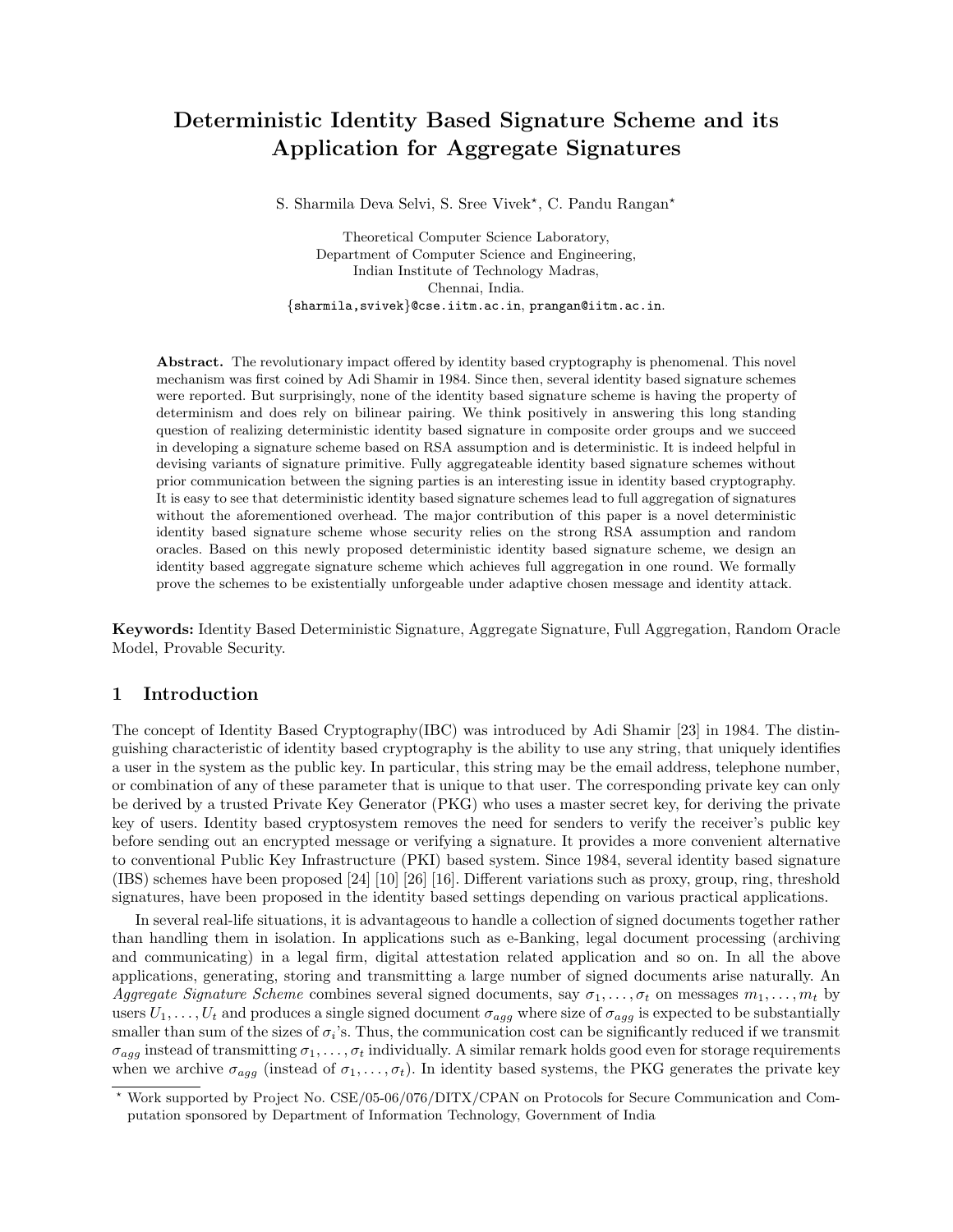| Scheme           | Master Public and                      | Private Key                                             | Signature             | Assumption |
|------------------|----------------------------------------|---------------------------------------------------------|-----------------------|------------|
|                  | Private Key                            |                                                         |                       |            |
| $Cha-Cheon$ [10] | $MPK = \langle P, sP \rangle$          | $D_A = sQ_A$                                            | $U = rQ_A$            | <b>GDH</b> |
|                  | $MSK = \langle s \rangle$              |                                                         | $h = H_1(m, U)$       |            |
|                  |                                        |                                                         | $V = (r+h)D_A$        |            |
| Barreto [2]      | $MPK = \langle P, sP \rangle$          | $D_A = sQ_A$                                            | $U = rP$              | <b>GDH</b> |
|                  | $MSK = \langle s \rangle$              |                                                         | $H = H_2(m, U)$       |            |
|                  |                                        |                                                         | $V = rH + D_A$        |            |
| Sakai [21]       | $MPK = \langle P, sP \rangle$          | $D_A = \frac{1}{s + q_A}$                               | $U = rP$              | $q$ -SDH   |
|                  | $MSK = \langle s \rangle$              |                                                         | $h = H_1(m, U)$       |            |
|                  |                                        |                                                         | $V = (r+h)D_A$        |            |
| Galindo [12]     | $MPK = \langle P, sP \rangle$          | $D_A =$                                                 | $U_1 = rP, U_2 = X_A$ | DL         |
|                  | $MSK = \langle s \rangle$              | $\langle X_A = x_A P,$                                  | $h = H_1(m, U)$       |            |
|                  |                                        | $d_A = x_A + sq_A$                                      | $V = x_A + d_A h$     |            |
| Herranz $[15]$   | $MPK = \langle P, sP \rangle$          | $D_A =$                                                 | $U_1 = X_A$           | CDH        |
|                  | $MSK = \langle s \rangle$              | $\langle X_A = x_A P,$                                  | $H = H_2(m)$          |            |
|                  |                                        | $d_A = x_A + sq_A$                                      | $V = d_A H$           |            |
| Sharmila [22]    | $MPK = \langle P, P_1 = s_1 P \rangle$ | $D_A =$                                                 | $U_1 = X_A$           | CDH        |
|                  | $P_2 = s_2 P$                          | $\langle Y_A = x_A P_2, H_A = H_3(ID_A, Y_A)]$          | $U_2=Y_A$             |            |
|                  | $MSK = \langle s_1, s_2 \rangle$       | $X_A = x_A H_A, q_A = H_1(ID_A, Y_A), H = H_2(m, ID_A)$ |                       |            |
|                  |                                        | $d_A = s_2 x_A + s_1 q_A$                               | $V = d_A H$           |            |
| Shamir [23]      | $MPK = \langle N, e \rangle$           | $H_A = H_3(ID_A)$                                       | $U_1 = R^e$           | <b>RSA</b> |
|                  | $MSK = \langle d \rangle$              | $D_A = H_A^d$                                           | $H = H_1(m)$          |            |
|                  |                                        |                                                         | $V = R + D_A^h$       |            |

Table 1. Existing Identity Based Schemes

and hands over the same to the user. Users use the private key to generate signature on messages. In real world scenario, a signature or signed document is the message with sign of the user. Even if the same message is signed multiple times, the signature will be same. This property makes it deterministic. But in the digital scenario, it is not true always because of the random seed involved in generating the signature. BLS short signature using bilinear pairing and based on GDH assumption[9], FDH signature without bilinear pairing based on RSA assumption [4] are examples of deterministic signature in PKI based setting. In the identity based setting, there are several signature schemes using bilinear pairing namely [10], [2], [21], [15]. The only non-pairing based scheme in identity based setting is given by Galindo [12]. Among all identity based signature schemes, only the scheme [15] proposed by Herranz et al. is deterministic. This scheme is based on GDH assumption and uses bilinear pairing. The idea behind the scheme by Herranz is to use Schnorr signature for generation of private key of a user by PKG and BLS for generation of signature on message by user. Because of the randomness involved in private key, this is formally proved to be secure in the random oracle model with the aid of forking lemma. We summarize the properties of existing well known identity based signatures in Table-1 and Table-2. Determinism and tight reduction are among the most desirable properties that a signature scheme should possess so that it can be used efficiently for aggregation. From Table-1 and Table-2 it is clear that none of the existing signature schemes offer this property. Also, we give a first realization for achieving this idealistic property without pairing, based on RSA assumption. the private key produced by the PKG itself is a signature of the PKG on the identity (or the hash of the identity) of the user. Thus, if PKG has used some random nonce then the private key will have a generic form  $(K, P)$ , where K is a random value depending on the nonce and P is a value depending on the identity of the user. When a user uses such a private key and a random value to generate a signature on a message  $m$ , then the signature  $\sigma$  may have a generic form  $(K, R, M)$ , where K is the 'private key' part, R is the 'random' part depending on the randomness used in the generation of the signature and  $M$  is the message part depending on the message  $m$  that is signed. We shall use the notation discussed above to describe informally on the nature and for of aggregate signatures.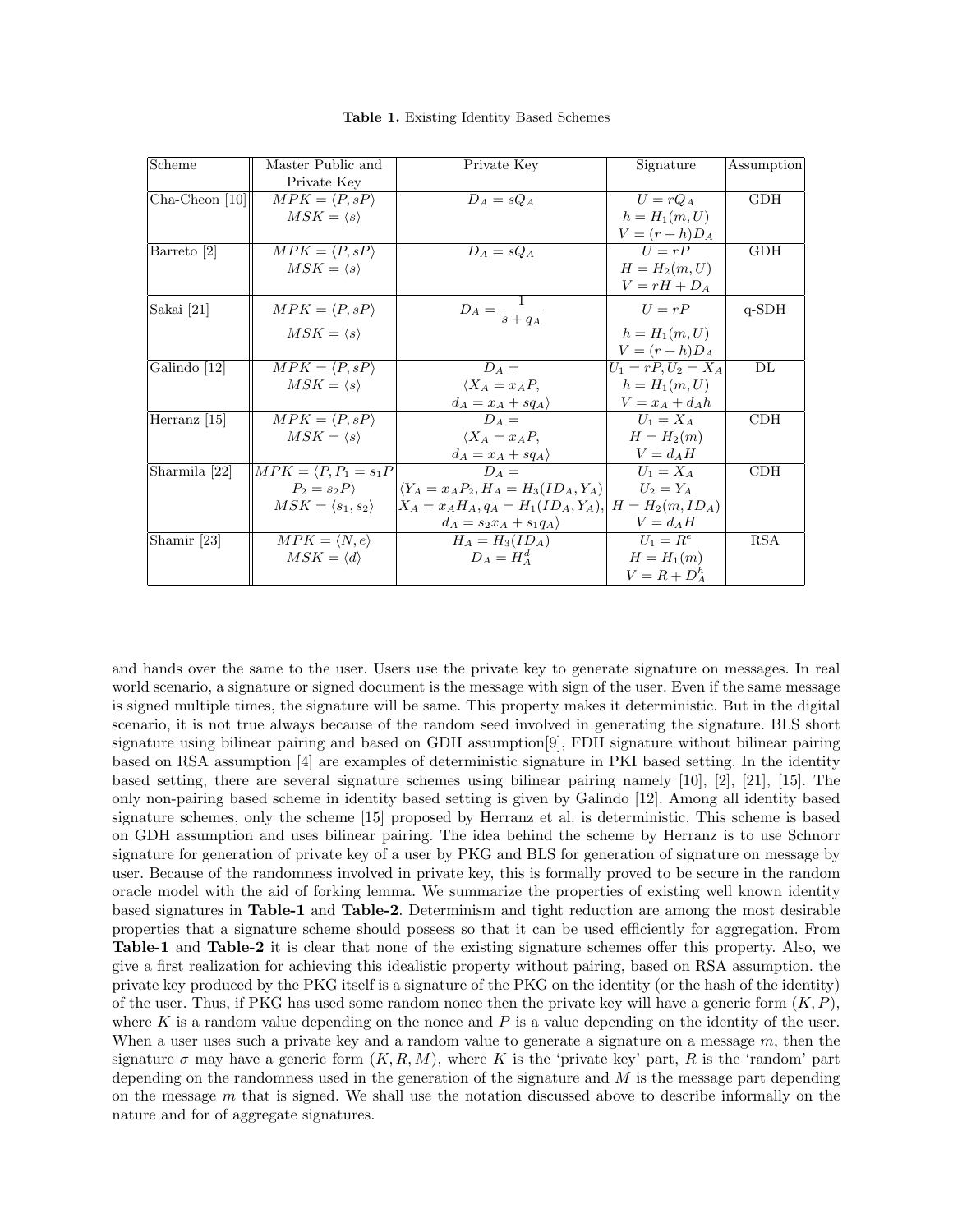| Scheme           |               | PKI Signature PKI Signature Without |           | Proof            | Deterministic  |
|------------------|---------------|-------------------------------------|-----------|------------------|----------------|
|                  | Used For      | Used For                            |           | Bilinear Without |                |
|                  |               | Identity Based Identity Based       | Pairing   | Forking          |                |
|                  | Private Key   | Signing                             |           | Lemma            |                |
| $Cha-Cheon$ [10] | <b>BLS</b>    | Custom                              | No.       | No.              | N <sub>0</sub> |
| Barreto [2]      | <b>BLS</b>    | Custom                              | No        | <b>Yes</b>       | No             |
| Sakai [21]       | Sakai         | Custom                              | No        | N <sub>0</sub>   | No             |
| Galindo [12]     | Schnorr       | Schnorr                             | Yes       | N <sub>0</sub>   | N <sub>0</sub> |
| Herranz [15]     | Schnorr       | <b>BLS</b>                          | No        | N <sub>0</sub>   | Yes            |
| Sharmila [22]    | Custom $[22]$ | <b>BLS</b>                          | No        | Yes              | Yes            |
| Shamir [23]      | RSA           | Custom                              | Yes       |                  | No             |
| Ours             | FDH-RSA       | Custom                              | $\rm Yes$ | Yes              | Yes            |

Table 2. Properties of Existing Identity Based Schemes

Let  $\alpha = |K|$ ,  $\beta = |R|$  and  $\gamma = |M|$ , where |X| denotes the size of X. Let  $\sigma_{agg} = (K_{agg}, R_{agg}, M_{agg})$ denote the aggregation of t signatures  $\sigma_i = (K_i, R_i, M_i)$  generated by user  $U_i$  for  $1 \leq i \leq t$  for the messages  ${m_1, \ldots, m_t}$  respectively. We let  ${U_1, \ldots, U_t}| = u$ , where  $1 \le u \le t$ , to allow the possibility of some users generating more than one signed document. We further assume that  $|\{K_1, \ldots, K_t\}| = u$  (The number of random values used in generating the private keys of the u distinct users participating in the aggregation process). Note that  $|\{R_1, \ldots, R_t\}| = t$  because for generating each signed document a distinct random value might have been used. Further note that  $|\{M_1, \ldots, M_t\}| = t$ , and  $|\{m_1, \ldots, m_t\}| = k$ , for  $1 \leq k \leq t$ , to allow the possibility of same message being signed by different users. For the specific case where  $k = 1$ , all users produce signature on one single message and this is referred to as *multi-signature*.

A naive and direct clubbing of all these signed documents will result in  $\sigma_{agg} = (K_{agg}, R_{agg}, M_{agg})$ , where  $|K_{agg}| = u\alpha$ ,  $|R_{agg}| = t\beta$  and  $|M_{agg}| = t\gamma$  and hence  $|\sigma_{agg}| = O(u\alpha + t\beta + t\gamma)$ . Now consider that an aggregate signature  $\sigma_{agg}$  of  $\sigma_i = \langle K_i, R_i, M_i \rangle$ , for  $1 \leq i \leq t$  is in one of the the following forms:

- $-\sigma_{agg} = \langle K_1, \ldots K_u, R_1, \ldots, R_t, M_{agg} \rangle$  The random values  $K_i$ 's and  $R_i$ 's are propagated in full without any compression but the third components are all combined to form  $M_{agg}$ . The size of the aggregate signature is  $|\sigma_{agg}| = \mathcal{O}(u\alpha + t\beta + \gamma)$ . That is, the size of the aggregate signature is dependent on the number of users  $u$  and the number of signatures aggregated but independent of the number of message parts.
- $-\sigma_{agg} = \langle K_{agg}, R_1, \ldots, R_t, M_{agg} \rangle$  That is,  $R_i$ 's are propagated in full without any compression but the  $K_i$ 's as well as  $M_i$ 's are all combined to form  $K_{agg}$  and  $M_{agg}$ . The size of the aggregate signature is  $|\sigma_{agg}| = \mathcal{O}(\alpha + t\beta + \gamma).$
- $-\sigma_{agg} = \langle K_1, \ldots, K_t, M_{agg} \rangle$  This form of aggregation will result if users use deterministic signature schemes to produce individual signatures. Thus  $R_1, \ldots, R_t$  will not be present in such schemes. Here,  $|\sigma_{aga}| = \mathcal{O}(u\alpha + \gamma)$ . That is the size of the aggregate signature depends on the number of distinct users and not on the number of signatures or messages. The scheme described in [15] produces this kind of aggregation.

In all the cases mentioned above the non-deterministic aggregate signature scheme is said to achieve *partial aggregation*.

*Ordered Sequential* vs *Sequential* vs *General:* Apart from the above classification, aggregate signatures can be classified into three further subtypes, namely Ordered Sequential, Sequential and General aggregate signatures. An *Ordered Sequential* aggregation is a type of aggregation where, the signatures from different signers are aggregated one by one and the order of the signer in the list of signers play a role in the verification of the signature. The aggregate signature will not be valid if the order of the signers is not considered during generation/verification. This type of aggregate signature can be used to find the path travelled by the data packets from source to destination in routing by using a single aggregate signature. In *sequential* aggregation, the signature is aggregated in any order but the aggregation process is carried out by aggregating the signatures one after the other, where each signer aggregates his signature to the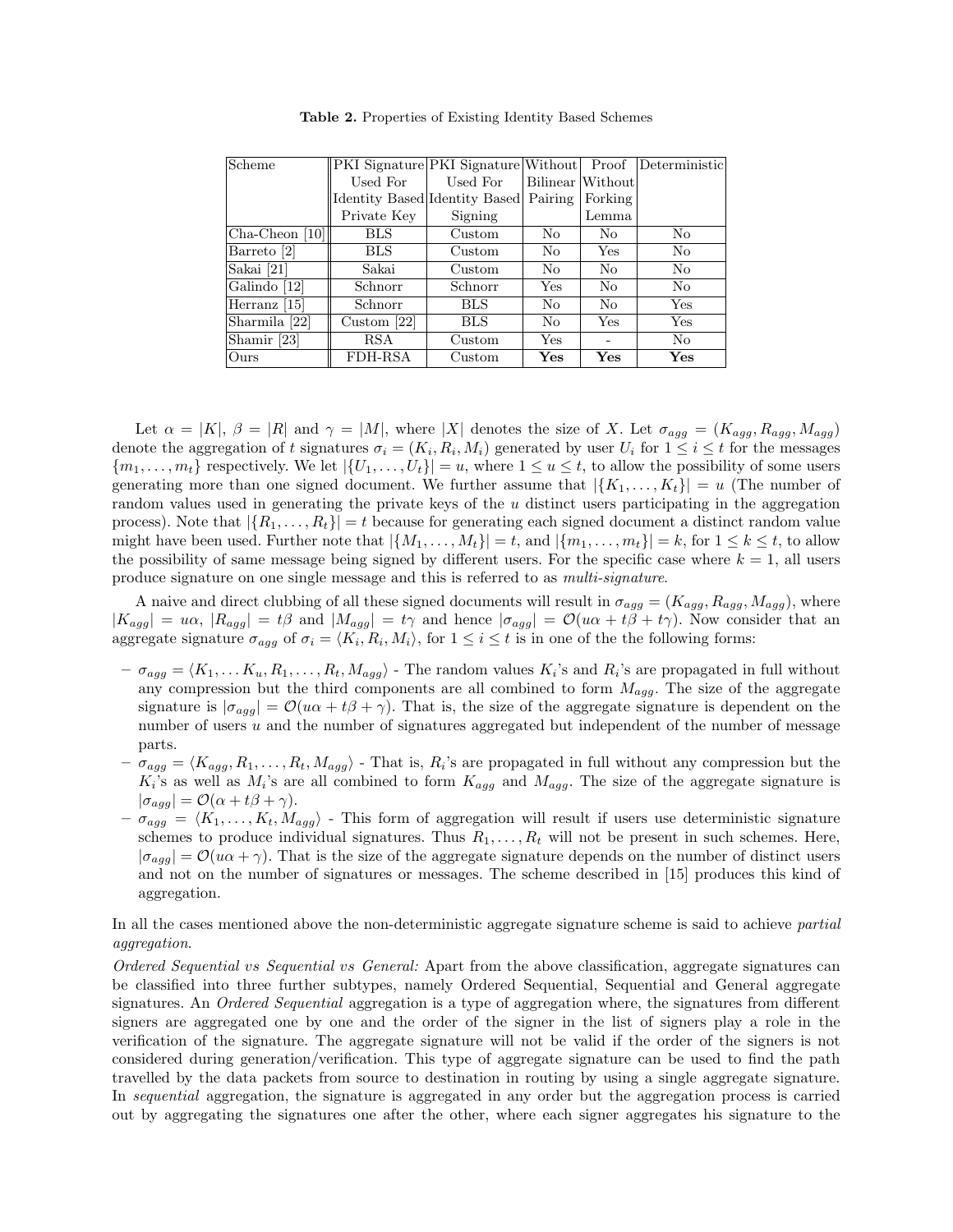previously aggregated signature. Here, the order of the signer have no role to play during the signature generation/verification process. *General* aggregation is the most common way of aggregating signatures, which is done by any user called the aggregator (one of the signers or any third party). The aggregator collects the signature from all the signers and generates the aggregate signature. The second and third type of aggregate signatures find applications in wireless network, where the major constraint is communication complexity, the use of efficient aggregate signature helps in reducing the amount of data to be communicated.

If there is no randomness used in private key generation, then a generic form of the signature in an identity based system may be written as  $(R, M)$ , where R is the random part depending on the random value used during the production of signature and M is the message part depending on the message. If  $\sigma_{agg}$ is aggregation of t signatures  $\sigma_i = (R_i, M_i)$ , for  $1 \leq i \leq t$  and if  $|\sigma_{agg}|$  depends either on the number of messages or the number of signatures (or both) then it will be referred as *partial aggregation*. The scheme described in [25] produces this kind of aggregation. Since  $R_i$ 's are sent without any compression, there is no need for the signers to communicate the individual random values prior to the generation of individual signatures. The notion of round is used to measure the communication done among signers. Thus, the scheme in [25] does not involve any rounds of communication. If  $|\sigma_{agg}|$  is independent of the number of messages and number of signatures it will be referred as *full aggregation*. The schemes described in [11], [13], [6] and [1] produces this kind of aggregation. Here since all  $R_i$ 's are compressed to form  $R_{Agg}$ , the signers have to communicate among themselves to agree upon a common randomness, prior to the generation of individual signatures. Thus one round of communication is required before aggregating the signatures. When the aggregation is done in a sequential order, the number of rounds (interaction) between the signers is linear in the number of signers participating in the aggregation. This is because, the aggregation is done linearly, i.e. the  $i^{th}$  signer signs the  $i^{th}$  message and aggregates it with the signature aggregated so far by  $i-1$ signers and sends the newly formed aggregate signature to the  $i + 1^{th}$  signer, for  $1 \le i \le t$ . The situation in general aggregation is slightly different. Here, the signature is aggregated by an aggregator after collecting all the individual signatures. The interaction between the signers and the aggregator is not counted to be a round in general aggregation. However, if there is any sort of communication between the signers before generating the individual signature, then they are counted as rounds in the protocol. Since there are no, general aggregation schemes without any communication among the signers in the identity based setting (to the best of our knowledge), it is an interesting issue to look at.

As stated before, for deterministic schemes, no random value is used either in private key generation for users or during signature generation by users. Thus, the signature  $\sigma = (M)$  consists of just message dependent part. Let  $\sigma_{agg}$  be the aggregation of t signatures  $\sigma_i = (M_i)$ , for  $1 \leq i \leq t$ . If  $|\sigma_{agg}|$  depends on the number of signatures or number of messages (or both) it is called *partial aggregation* and if  $|\sigma_{agg}|$ is independent of both the number of messages and signatures, then it is called *full aggregation*. As there are no random values involved in deterministic signatures, prior communication is not required to generate aggregate signatures.

*Related Work:* Many well known PKI based aggregate signatures are available in the literature [8, 18, 3, 19, 20]. However, as the focus of this paper is on identity based aggregate signature scheme, we will not compare the PKI based schemes with ours. Most of the efficient aggregate signature schemes in the PKI setting are deterministic [8, 3, 19]. The first identity based aggregate signature scheme that achieves full aggregation was proposed in [11] by Cheng et al. Their scheme uses bilinear pairing and requires large setup cost because the signers essentially broadcast their individual random values to form a single random value. Moreover, the fact that the signature cannot be generated until all of the signers contribute in the first round, makes the scheme less practical. Gentry et al. proposed another scheme in [13], based on bilinear maps and the security of the scheme relies on the Gap Diffie Hellman problem. The weakness of the scheme is that, the signers of a given aggregate signature must agree on a common random value which was never used by any of the users before to generate a signature. If the signer ever re-uses a random value in two different aggregate signatures, a total break (private key of the users are revealed) of the system is possible. Recently, Boldyreva et al. [6] proposed a sequential aggregate signature scheme (in-fact, the security of their original schemes [5] and [7] were flawed due to the assumption used to prove them was actually not hard to solve in polynomial time, as pointed out by Hwang et al. [17]). Their new scheme [6] was based on the hardness of a CDH-type problem that raised from their scheme and uses bilinear pairings. The first RSA based identity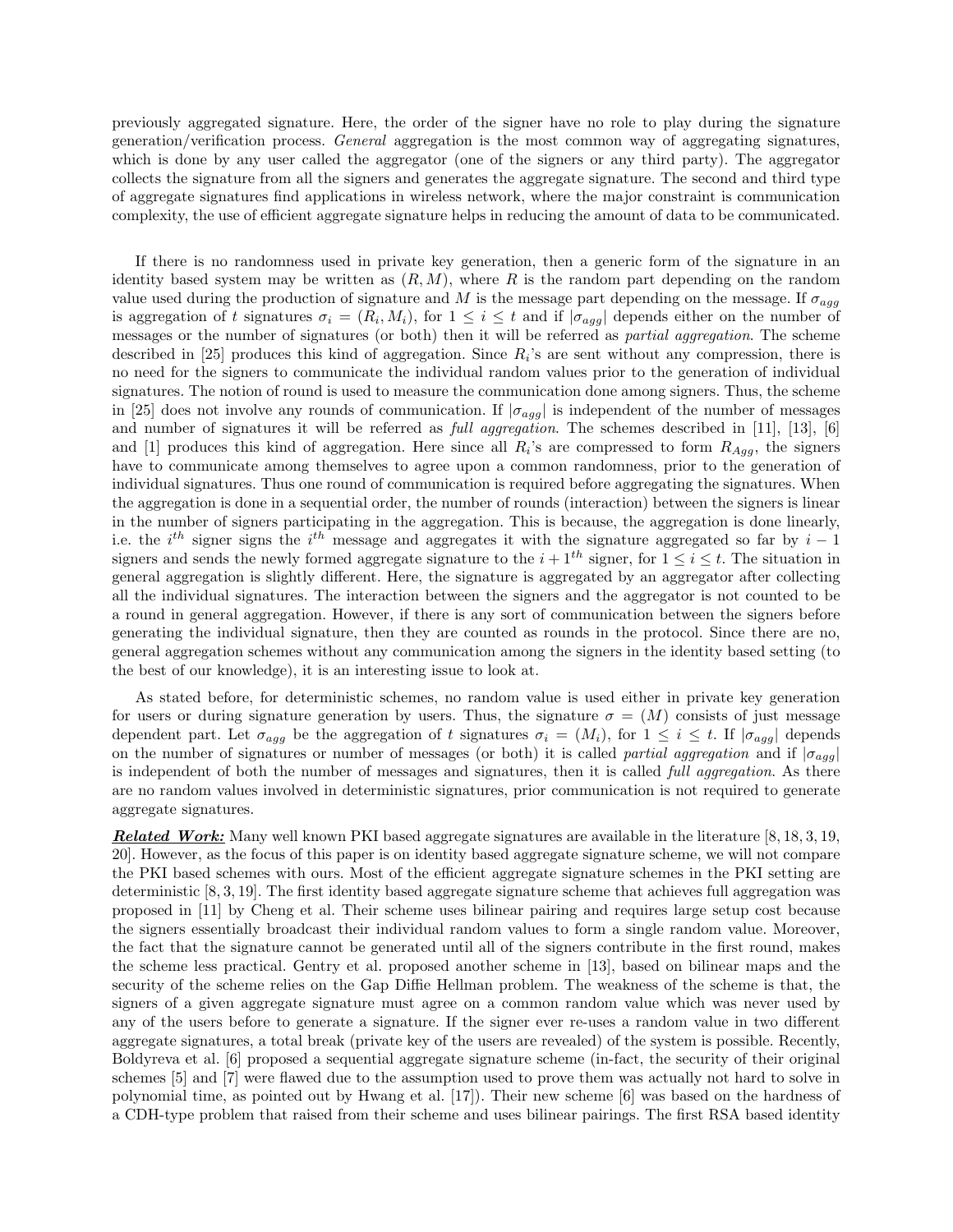based aggregate signature scheme was proposed by Bagherzandi et al. [1]. This scheme uses two rounds of communication between the signers to generate a full aggregate signature, where the first round is to commit the random value shares (again by broadcasting the individual commitments as in [11]) and the second round is the aggregate signature generation round. Their scheme uses equivocable commitments and hence looses its generality and becomes less practical because of the overhead involved in broadcasting the commitments.

*Our contribution:* The major contribution of this paper is a secure identity based deterministic signature scheme, proved secure in the random oracle model. That is, there is no randomness deployed either in the private key generation process for the users or the signature generation process by the user. Thus, these kinds of signatures can be efficiently aggregated without any prior communication among signers and this settles an open problem posed in [17]. Moreover, our scheme is more efficient than the scheme in [1], because aggregation can be done in a single round in our schemes where as the scheme in [1] requires two rounds of communication between the signers.

*Summary of State of the Art:* In summary, aggregate signature schemes can be classified based on their attributes and properties as follows:

$$
\left\{\begin{array}{c} Deterministic\\ Non-Deterministic \end{array}\right\} \times \left\{\begin{array}{c} Partial\\ Full \end{array}\right\}
$$

The following table summarizes the current state of the art in the research of identity based aggregate signatures which achieves full aggregation and are provably secure in the random oracle model. The table includes the communication and computational complexity of our new scheme IBAS along with the other existing schemes. The terms used in Table-3 are explained here. ND - Nondeterministic Signature, D-

|             | Agg                              | Sign     | Agg         | Hard                   | Sign   | Rounds         | Agg   |
|-------------|----------------------------------|----------|-------------|------------------------|--------|----------------|-------|
| Schemes     | Sign                             | $\cos t$ | Verify      | Prob                   | Type   |                | Mode  |
|             | Len                              | user)    | $(t$ users) |                        | (D/ND) |                | (G/S) |
| [11]        | 2 G                              | 3[M]     | $2[P]+t[M]$ | CDH                    | ND     | $\overline{2}$ | G     |
| $\boxed{1}$ | $ 2 \mathbb{Z}_n^* + \kappa  $   | 2 E      | t[E]        | <b>RSA</b>             | ND     | $\overline{2}$ | G     |
|             | $+  log(l) $                     |          |             |                        |        |                |       |
| [6]         | 3 G                              | 7[M]     | $6[P]+t[M]$ | $CDH-type$             | ND     |                | S     |
| $[13]$      | $2 \mathbb{G} + \mathbb{Z}_q^* $ | 5[M]     | $3[P]+t[M]$ | GAP-DH                 | ND     |                | S     |
| <b>IBAS</b> | $\mathbb{Z}_n^*$                 | 2 E      |             | $(2t+1)[E]$ strong RSA | D      |                | G     |

Table 3. State of the art survey of IBAS schemes

Deterministic Signature, G- General aggregation, S- Sequential Signature,  $\kappa$  is the security parameter of the scheme, [E]-Exponentiation in  $\mathbb{Z}_n^*$ , [M]- Scalar Point Multiplication in G, [P]- Bilinear Pairing Operation, Gap-DH- Gap-Diffie-Hellman,  $[\mathbb{G}_T \mathbf{M}]$ - Exponentiation in  $\mathbb{G}_T$ .

*Computational Assumption:* We review the computational assumption related to the protocols we discuss.

**The Strong RSA Problem:** Given a randomly chosen RSA modulus n and a random  $c \in \mathbb{Z}_n^*$ , finding  $b > 1$  and  $a \in \mathbb{Z}_n^*$ , such that  $c \equiv a^b \mod n$  is the strong RSA problem.

The Strong RSA Assumption: The advantage of any probabilistic polynomial time algorithm  $\mathcal F$  in solving the strong RSA problem in  $\mathbb{Z}_n^*$  is defined as:

$$
Adv_{\mathcal{F}}^{sRSA} = Pr\left[\mathcal{F}(n,c) \to \{a,b\} \mid (a \in \mathbb{Z}_n^*, b > 1) \land (c \equiv a^b \mod n)\right]
$$

The *strong* RSA Assumption is that, for any probabilistic polynomial time algorithm  $F$ , the advantage  $Adv_{\mathcal{F}}^{sRSA}$  is negligibly small.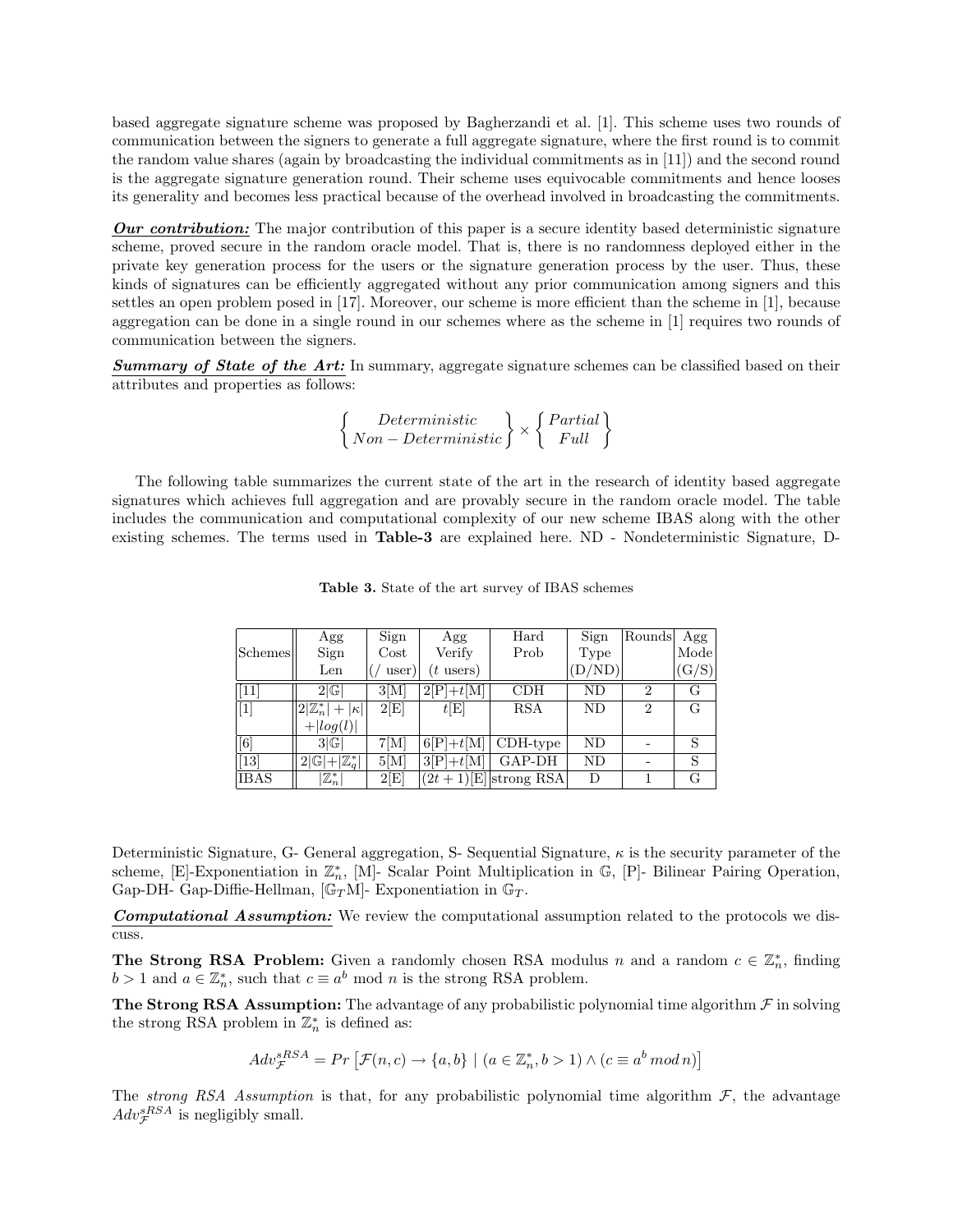# 2 Generic Model

In this section, we describe the generic frame work for a identity based signature scheme and an aggregate signature scheme. An identity based aggregate signature scheme (IBAS) consists of following six algorithms. The framework for a deterministic identity based signature scheme (D-IBS) consists of the first four algorithms described below, namely Setup, Extract, Sign and Verify. If the signature scheme is deterministic the signature for a message is always the same for every of invocation of the sign algorithm.

**Setup:** The private key generator (PKG) provides the security parameter  $\kappa$  as the input to this algorithm, generates the system parameters params and the master private key msk. PKG publishes params and keeps msk secret.

**Extract:** The user provides his identity  $ID$  to the PKG. The PKG runs this algorithm with identity  $ID$ , *params* and msk as the input and obtains the private key  $D$ . The private key  $D$  is sent to user through a secure channel.

**Sign:** For generating a signature on a message  $m$ , the user provides his identity  $ID$ , his private key  $D$ , params and the message m as input. This algorithm generates a valid signature  $\sigma$  on message m by the user.

**Verify:** This algorithm on input a signature  $\sigma$  on message m by the user with identity ID, checks whether  $\sigma$  is a valid signature on message m by ID. If true it outputs "Valid", else it outputs "Invalid".

**AggregateSign:** On receiving the various signatures  $(\sigma_i)_{i=1 \text{ to } t}$  from different users  $(U_i)_{i=1 \text{ to } t}$ , any third party or one of the signers can run this algorithm and generate the aggregate signature  $\sigma_{aqq}$  for the set of  $\langle message, identity \rangle$  pairs  $(m_i, ID_i)_{i=1 \text{ tot}}$ .

Note: For sequential aggregation, each user contribute in the generation of aggregate signature by aggregating his own signature to the aggregate signature generated by the signers so far.

**AggregateVerify:** This algorithm on input of an aggregate signature  $\sigma_{agg}$ , the list for  $(m_i, ID_i)_{i=1 \text{ to } t}$  and the params checks whether  $\sigma_{agg}$  is a valid aggregate signature on  $m_i$  by  $ID_i$  for all  $i = 1$  to t. If true, it outputs "Valid", else outputs "Invalid".

# 3 Security Model

# 3.1 Existential Unforgeability of D-IBS

We define the security model for the existential unforgeability of a deterministic identity based signature scheme under adaptive chosen identity and message attack in this section. A D-IBS scheme is secure against existential forgery, under adaptive chosen identity and message attack if no probabilistic polynomial time forger  $\mathcal F$  has non-negligible advantage in the following game:

**Setup phase:** The challenger  $C$  runs the setup algorithm and generates the system parameters params and the master secret key msk. Now, C gives params to the forger  $\mathcal F$  and keeps msk secret.

**Training phase:** After the setup is done,  $\mathcal F$  starts interacting with  $\mathcal C$  by querying the various oracles provided by  $\mathcal C$  in the following way:

- **Extract oracle:** When  $\mathcal F$  makes a query with an identity ID as input, C outputs D, the private key of ID to  $\mathcal{F}$ .
- **Signing oracle:** When  $\mathcal F$  makes a signing query with identity ID and message  $m$ , C outputs a valid signature  $\sigma$  on m by ID.

**Forgery phase:** F outputs a signature  $\sigma$ , with  $ID_S$  as signer, and on a message  $m^*$ . F wins the game if  $\sigma$ is a valid signature and F has not queried for the signature corresponding to  $(ID_S, m^*)$  pair from the sign oracle and private key corresponding to  $ID_S$ . The advantage of  $\mathcal F$  is given by,

$$
Adv_{\mathcal{F}}^{D-IBS} = \{Pr[\mathcal{F}(Verify(\sigma) = valid)]\}
$$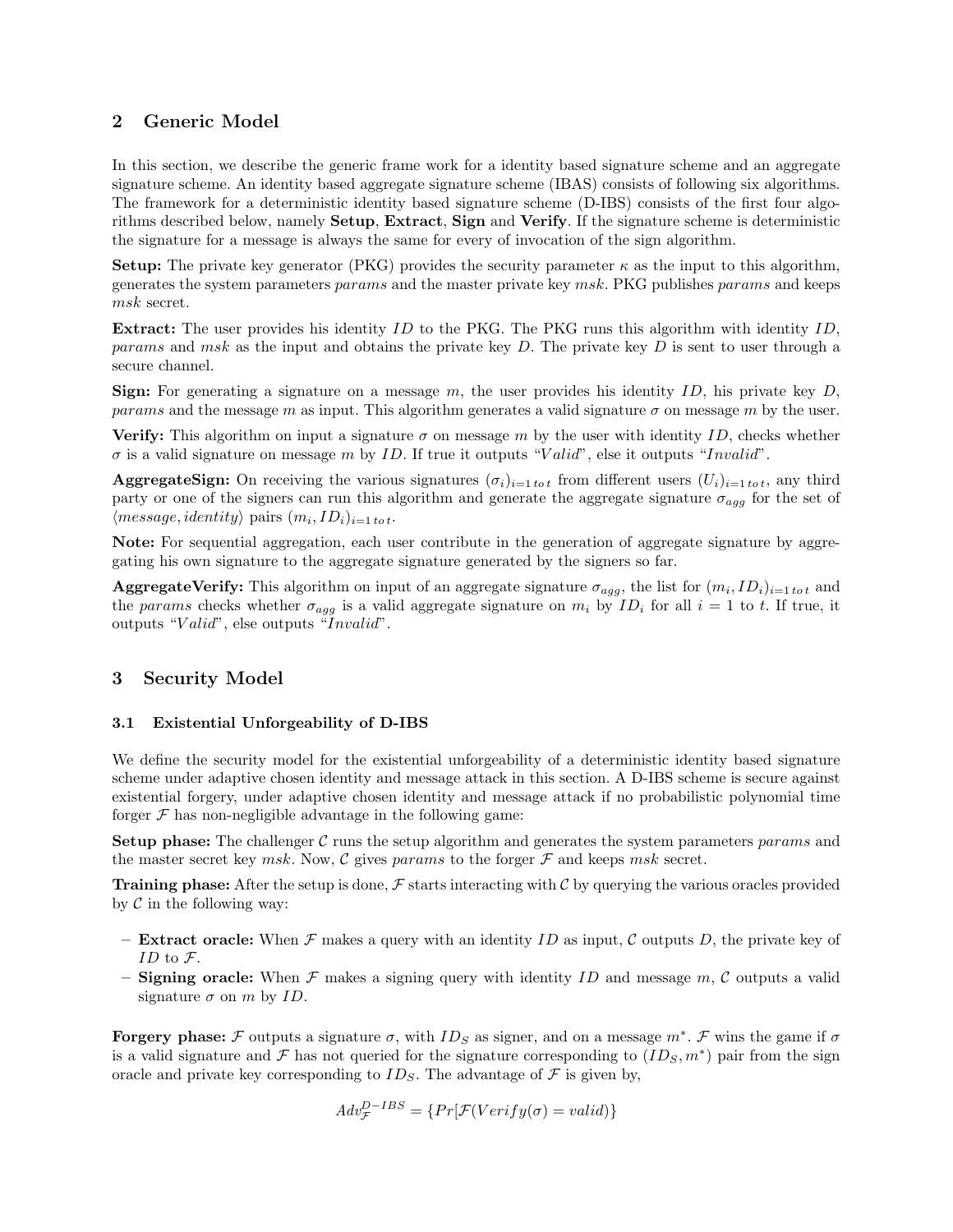#### 3.2 Existential Unforgeability of IBAS

We define the security model for the existential unforgeability of an IBAS scheme under adaptive chosen identity and message attack in this section. An IBAS scheme is secure against existential forgery under adaptive chosen identity and message attack if no probabilistic polynomial time algorithm  $\mathcal F$  has nonnegligible advantage in the following game.

**Setup phase:** The challenger  $C$  runs the setup algorithm and generates the system public parameters params and the master secret key msk. Now, C gives params to the forger  $\mathcal F$  and keeps msk secret.

**Training phase:** After the setup is done,  $\mathcal F$  starts interacting with  $\mathcal C$  by querying the oracles provided by  $\mathcal C$  in the following way:

- **Extract oracle:** When  $\mathcal F$  makes a query with an identity ID as input, C outputs D, the private key of ID to  $\mathcal{F}.$
- Signing oracle: When  $\mathcal F$  makes a signing query with identity ID and message  $m$ , C outputs a valid signature  $\sigma$  on m by ID.

Note: It should be noted that Aggregate sign oracle is not required for the adversary because aggregation is a public process and any third party who has t signatures can combine all the signatures to form an aggregate signature. Thus, the forger  $\mathcal F$  can always generate the aggregate signature after querying t individual signatures. However, in a sequential aggregation  $\mathcal F$  sends a so far aggregated signature  $\sigma_{agg}$ along with a message, identity pair  $(m_i, ID_i)$  and requests for the aggregate signature. C generates the current aggregate signature  $\sigma_{agg}$  and sends it to  $\mathcal{F}$ .

**Forgery phase:** F outputs an aggregate signature  $\sigma_{agg}$  for signatures  $(\sigma_i)_{i=1 \text{ to } t}$  from the users  $(ID_i)_{i=1 \text{ to } t}$ on messages  $(m_i)_{i=1 \text{ to } t}$  where, at least one identity in the list of identities is the say  $ID_S \in \{ID_i\}_{i=1 \text{ to } t}$ , for which the private key was not queried by  $\mathcal F$  and let  $m_S$  the message corresponding to  $ID_S$ . The forger  $\mathcal F$ wins the game if  $\sigma_{agg}$  is a valid aggregate signature and  $\mathcal F$  has not queried for the signature corresponding to  $(ID_S, m_S)$  pair from the sign oracle.

$$
Adv_{\mathcal{F}}^{IBAS} = \{Pr[\mathcal{F}(Verify(\sigma_{agg}) = valid)]
$$

# 4 Deterministic Identity Based Signature Scheme (D-IBS)

In this section, we propose a new deterministic identity based signature scheme and also prove the scheme to be existentially unforgeable under adaptive chosen message and adaptive chosen identity attack in the random oracle model. The deterministic identity based signature scheme consists of the following algorithms:

- Setup $(\kappa)$ : Given  $\kappa$  as input, the PKG generates params and msk by performing the following:
	- Chooses two primes p and q of size  $\kappa$ , such that  $p = 2p' + 1$  and  $q = 2q' + 1$  where p' and q' are also primes.
	- Computes  $n = pq$  and the Euler's totient function  $\phi(n) = (p-1)(q-1)$ . Therefore  $|n| = 2\kappa$  and  $|\phi(n)| = 2\kappa.$
	- Chooses e, such that  $|e| = \kappa/4$  and computes d such that  $ed \equiv 1 \mod \phi(n)$ .
	- It also chooses three cryptographic hash functions  $H_0: \{0,1\}^* \times \{0,1\} \to \mathbb{Z}_n^*, H_1: \{0,1\}^{l_n} \times \{0,1\}^{l_1} \times$  $\{0,1\} \to \{0,1\}^{\kappa/2}$  and  $H_2: \{0,1\}^{l_m} \times \{0,1\}^{l_1} \times \{0,1\} \to \{0,1\}^{\kappa/2}$ . Here  $l_m$  is the size of message and  $l_1$  is the size of identity of a user.
	- Now, PKG publicizes the system parameters,  $params = \langle \kappa, n, e, H_0, H_1, H_2 \rangle$  and keeps the factors of n, namely  $p, q$  and the secret inverse d as the master secret key msk.
- **Extract**(ID): The user provides his identity ID to PKG. The PKG performs the following to find out the private key of the corresponding user:
	- Compute  $g_0 = H_0(ID, 0)$  and  $g_1 = H_0(ID, 1)$ .
	- Compute  $d_0 = (g_0)^d \mod n$  and  $d_1 = (g_1)^d \mod n$ .
	- The private key  $D = \langle d_0, d_1 \rangle$  is sent to the corresponding user through a secure and authenticated channel.
- $\text{Sign}(m, ID, D)$ : To generate a deterministic signature on a message m, the user with identity ID performs the following: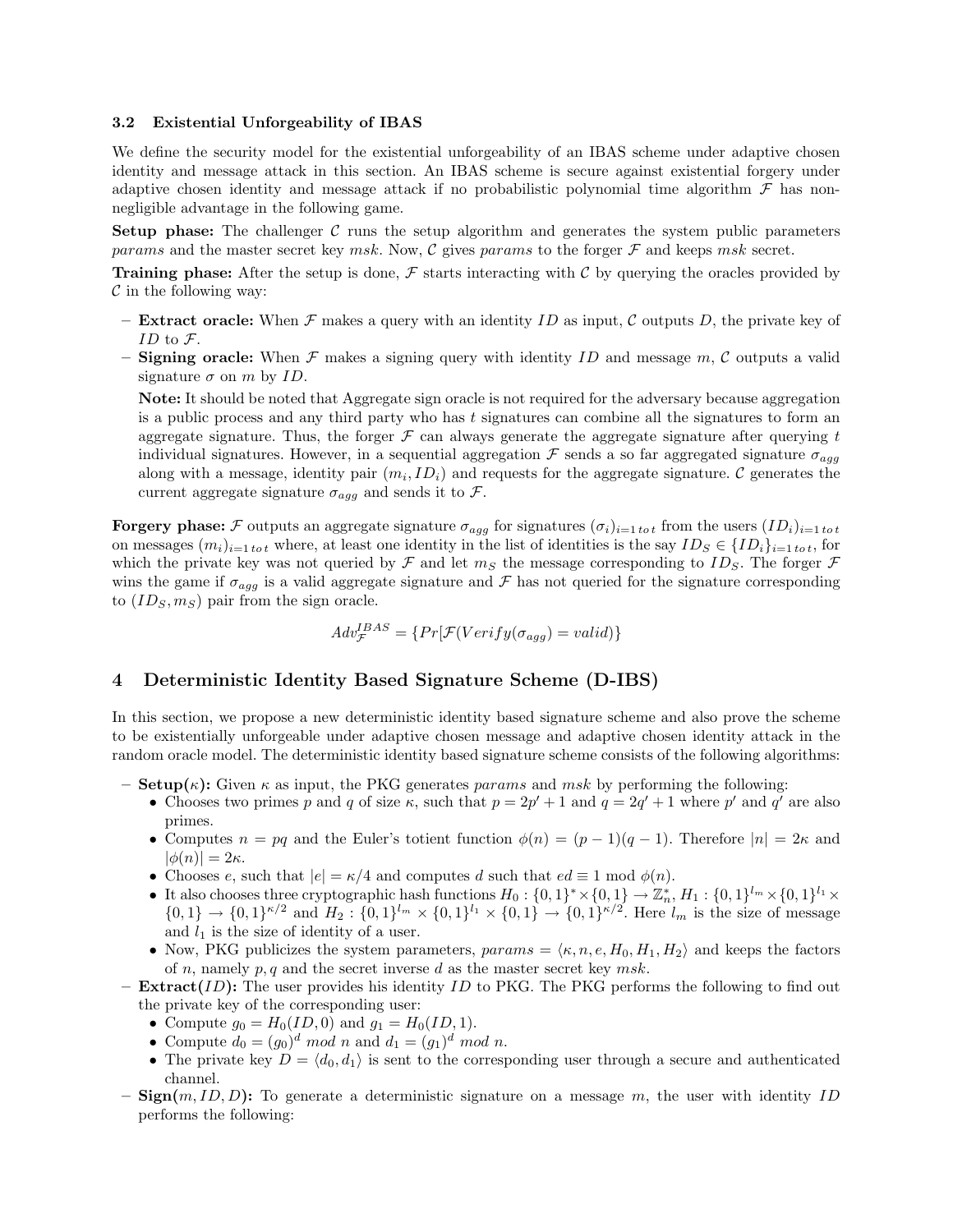- Picks  $\beta \in_R \{0,1\}$
- Computes  $h_1 = H_1(m, ID, \beta)$  and  $h_2 = H_2(m, ID, \beta)$ .
- Computes  $\sigma = (d_0)^{h_1} (d_1)^{h_2} \mod n$ .

Now,  $\langle \sigma, \beta \rangle$  is the signature on m by user with identity ID.

It should be noted that  $\beta$  is random from others view but fixed with respect to the signer. As in [14], in order to avoid maintaining a record of all previous message/signature pairs, the signer can generate  $\beta$ as  $\beta = PRF(D, ID, m)$ , where  $PRF()$  is a private random function (private to the signer). Thus, for a corresponding private key D, identity ID and message m, there is only one possibility of  $\beta$ .

- **Verify** $(m, \sigma, \beta, ID)$ : In order to verify the validity of a signature  $\langle \sigma, \beta \rangle$  with respect to the identity ID and message  $m$ , the verifier performs the following:
	- Computes  $g_0 = H_0(ID, 0)$  and  $g_1 = H_0(ID, 1)$ .
	- Computes  $h'_1 = H_1(m, ID, \beta)$  and  $h'_2 = H_2(m, ID, \beta)$ .
	- Checks whether  $\sigma^e \mod n \stackrel{?}{=} (g_0)^{h'_1} (g_1)^{h'_2} \mod n$
	- If the above check holds, outputs "Valid", otherwise outputs "Invalid".

#### Correctness of verification:

 $L.H.S = \sigma^e = ((d_0)^{h'_1} (d_1)^{h'_2})^e = ((g_0^d)^{h'_1} (g_1^d)^{h'_2})^e = (g_0)^{h'_1} (g_1)^{h'_2} = R.H.S$ 

#### 4.1 Existential Unforgeability of D-IBS:

Theorem 1. *The identity based signature scheme (D-IBS) is EUF-D-IBS-CMA secure in the random oracle model under adaptive chosen message and adaptive chosen identity attack, if the strong RSA problem is assumed* to be hard in  $\mathbb{Z}_n^*$ , where  $n = pq$ , and  $p$ ,  $q$ ,  $(p-1)/2$  and  $(q-1)/2$  are large prime numbers.

*Proof:* Suppose a forger  $F$  is capable of breaking the EUF-D-IBS-CMA security of the D-IBS scheme and a challenger C is challenged with an instance of the strong RSA problem say  $\langle n, c \in \mathbb{Z}_n^* \rangle$ , where n is a composite number with two big prime factors p and q, such that  $(p-1)/2$  and  $(q-1)/2$  are also primes. C can make use of F to compute a and b such that  $c \equiv a^b \mod n$ , by playing the following interactive game with F. (Note that if mod operation is not specified then the computation is pure integer computation.)

**Setup:** C begins the game by setting up the system parameters as in the D-IBS scheme. C takes n from the instance of the strong RSA problem, chooses e such that  $|e| = \kappa/4$ ,  $e = xy$  for some arbitrary x and y, and  $|x| = |y| = \kappa/8$ . C chooses w such that  $|w| = \kappa/8$ . C sends the public parameters params  $= \langle n, e \rangle$  to F. C stores w, x and y for future use in  $\mathcal{O}_{H_0}$  and  $\mathcal{O}_{H_2}$  oracles. C also designs the three hash functions  $H_0$ ,  $H_1$  and  $H_2$  as random oracles  $\mathcal{O}_{H_0}$ ,  $\mathcal{O}_{H_1}$  and  $\mathcal{O}_{H_2}$ .  $\mathcal C$  maintains three lists  $L_{H_0}$ ,  $L_{H_1}$  and  $L_{H_2}$  in order to consistently respond to the queries to the random oracles  $\mathcal{O}_{H_0}$ ,  $\mathcal{O}_{H_1}$  and  $\mathcal{O}_{H_2}$  respectively.

*Training Phase:* F performs a series of queries to the oracles provided by C. The descriptions of the oracles and the responses given by C to the corresponding oracle queries by  $\mathcal F$  are described below. For the sake of simplicity, we assume that  $\mathcal{O}_{H_0}(.)$  oracle is queried with ID and both 0 and 1 as inputs, before any other oracle is queried with the corresponding identity as the input parameters.

*Oracle*  $\mathcal{O}_{H_0}(ID, l \in \{0, 1\})$ *:* We make a simplifying assumption that A queries the  $\mathcal{O}_{H_0}$  oracle with distinct inputs in each query. If the oracle was queried with  $ID$  as input for  $l = 0$  first, the next query with the same identity can be made with  $l = 1$ . There is no loss of generality due to this assumption, because, if the an identity is repeated with the same l value, by definition the oracle consults the list  $L_{H_0}$  and gives the same response. Thus, we assume that A asks  $2q_{H_0}$  distinct queries for  $q_{H_0}$  distinct identities. Among these  $q_{H_0}$ identities, a random identity has to be selected as target identity and it is done as follows.

C selects a random index T, where  $1 \le T \le 2q_{H_0}$ . C does not reveal T to A. When A generates the  $T^{th}$ query on ID<sub>T</sub>, C decides to fix ID<sub>T</sub> as target identity for the forgery phase. Moreover, C responds to A as follows:

- If a tuple of the form  $\langle ID, l, d_l, g_l, * \rangle$  exists in list  $L_{H_0}$ , then it returns  $g_l$  as response.
- If the tuple of the form  $\langle ID, l, d_l, g_l, * \rangle$  does not exist in list  $L_{H_0}$ , then it does the following.
	- If it is not the  $T^{th}$  query i.e.  $i \neq T$ , then C performs the following:
		- ∗ Chooses  $d_0, d_1 \in_R \mathbb{Z}_n^*$  and sets  $H_0(ID, j) = g_j = (d_j)^e \mod n$  for j=0,1.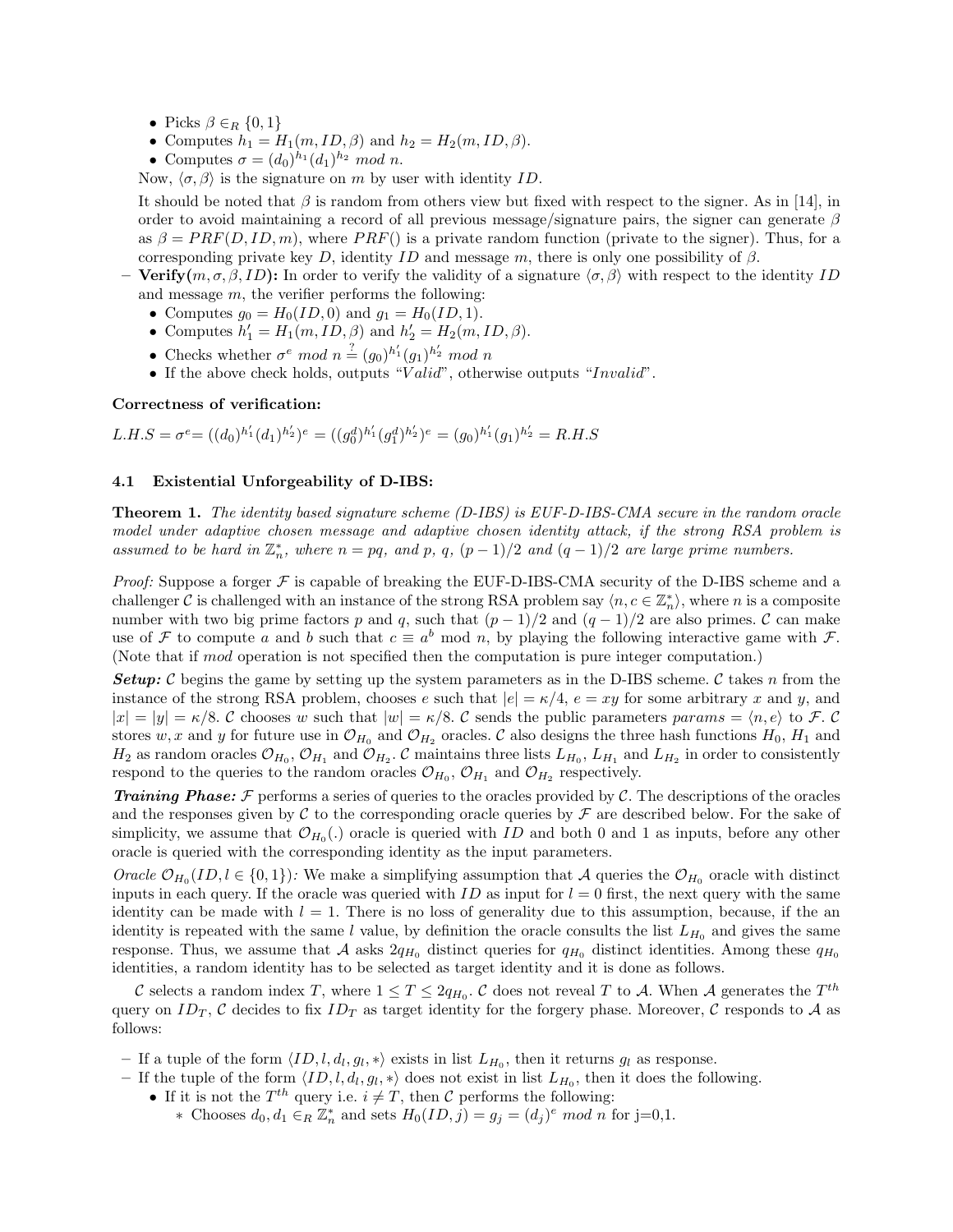∗ Stores the tuple  $\langle ID_i, j, d_j, g_j, - \rangle$ (for j=0,1) to list  $L_{H_0}$  and returns  $g_l$  as the response.

- If it is the  $T^{th}$  query i.e.  $i = T$ , then C performs the following:
	- ∗ Chooses  $r_0$  and  $r$  such that  $|r_0| = \kappa/2$  and  $|r| = \kappa/4$ .
	- ∗ Sets  $H_0(ID_T, 0) = g_0 = c^{xw} \mod n$
	- ∗ Sets  $H_0(ID_T, 1) = g_1 = c^{x+re} \mod n$ 
		- Note:  $c$  is taken from the strong RSA instance,  $x$  is chosen by  $\mathcal C$  during setup.
	- ∗ Here  $d_0, d_1$  are not known to  $\mathcal C$  and hence  $\mathcal C$  sets  $d_j = " − "$  for j=0,1.
	- $∗$  Stores the tuples  $\langle ID, j, -, g_j, \rangle$  (for j=0,1) to list  $L_{H_0}$  and returns  $g_l$  as the response.

**Remark:** Note that C has not computed the private keys for  $ID_T$ , but this will not cause any problem as C need not hand over the private keys of  $ID_T$  to F. For all other identities, C has mathematically consistent private and public key.

**Note:** For  $\lambda \in \{0, 1\}$ ,  $\overline{\lambda}$  represents the negation of  $\lambda$ .

*Oracle*  $\mathcal{O}_{H_1}(m, ID, \beta)$ *:* When this query is made by  $\mathcal{F}, \mathcal{C}$  does the following:

- $-$  If a tuple of the form  $\langle m, ID, \lambda, \text{useful}, s_{\lambda 1}^{(m)}, t_{\lambda 1}^{(m)}, u^{(m)}, h_{1\lambda}^{(m)} \rangle$ , where  $\lambda = \beta$  exists in the list  $L_{H_1}$  then return  $h_{1\lambda}^{(m)}$ .
- If a tuple of the form  $\langle m, ID, \overline{\lambda}, \text{useful}, s_{\overline{\lambda}1}^{(m)}, t_{\overline{\lambda}1}^{(m)}, v^{(m)}, h_{1\overline{\lambda}}^{(m)} \rangle$ , where  $\overline{\lambda} = \beta$  exists in the list  $L_{H_1}$  then return  $h_{1\bar{\lambda}}^{(m)}$ .
- Else, performs the following:
	- Chooses  $\lambda \in_R \{0,1\}.$
	- For  $\lambda$ , perform the following:
		- ∗ Choose  $s_{\lambda_1}^{(m)}, t_{\lambda_1}^{(m)}, s_{\lambda_2}^{(m)}, t_{\lambda_2}^{(m)}, u^{(m)} \in_R \{0, 1\}^{\kappa/4}.$
		- \* Compute  $h_{1\lambda}^{(m)} = u^{(m)} + s_{\lambda 1}^{(m)} e + t_{\lambda 1}^{(m)} y$ .
		- \* Compute  $h_{2\lambda}^{(m)} = -u^{(m)}w + s_{\lambda 2}^{(m)}e + t_{\lambda 2}^{(m)}y + 1.$
		- ∗ Set useful = 1.
		- ∗ Store the tuple  $\langle m, ID, \lambda, \texttt{useful}, s_{\lambda 1}^{(m)}, t_{\lambda 1}^{(m)}, u^{(m)}, h_{1\lambda}^{(m)} \rangle$  in list  $L_{H_1}$ .
		- \* Store the tuple  $\langle m, ID, \lambda, \text{useful}, s_{\lambda 2}^{(m)}, t_{\lambda 2}^{(m)}, u^{(m)}, h_{2\lambda}^{(m)} \rangle$  in list  $L_{H_2}$ .
	- For  $\bar{\lambda}$ , where  $\bar{\lambda} = -\lambda$  perform the following:
		- \* Choose  $s_{\bar{\lambda}1}^{(m)}, t_{\bar{\lambda}1}^{(m)}, s_{\bar{\lambda}2}^{(m)}, t_{\bar{\lambda}2}^{(m)}, v^{(m)} \in_R \{0,1\}^{\kappa/4}.$
		- \* Compute  $h_{1\bar{\lambda}}^{(m)} = v^{(m)} + s_{\bar{\lambda}1}^{(m)}e + t_{\bar{\lambda}1}^{(m)}y.$
		- \* Compute  $h_{2\bar{\lambda}}^{(m)} = -v^{(m)}w + s_{\bar{\lambda}2}^{(m)}e + t_{\bar{\lambda}2}^{(m)}y.$
		- $\ast$  Set useful = 0.
		- ∗ Store the tuple  $\langle m, ID, \bar{\lambda}, \texttt{useful}, s_{\bar{\lambda}1}^{(m)}, t_{\bar{\lambda}1}^{(m)}, u^{(m)}, h_{1\bar{\lambda}}^{(m)} \rangle$  in list  $L_{H_1}$ .
		- \* Store the tuple  $\langle m, ID, \bar{\lambda}, \texttt{useful}, s_{\bar{\lambda}2}^{(m)}, t_{\bar{\lambda}2}^{(m)}, u^{(m)}, h_{2\bar{\lambda}}^{(m)} \rangle$  in list  $L_{H_2}$ .
	- If  $\beta = \lambda$ , output  $h_{1\lambda}$ .
	- If  $\beta = \bar{\lambda}$ , output  $h_{1\bar{\lambda}}$ .

*Oracle*  $\mathcal{O}_{H_2}(m, ID, \beta)$ : When this query is made by  $\mathcal{F}, \mathcal{C}$  does the following:

- $-$  If a tuple of the form  $\langle m, ID, \lambda, \text{useful}, s_{\lambda 2}^{(m)}, t_{\lambda 2}^{(m)}, u^{(m)}, h_{2\lambda}^{(m)} \rangle$ , where  $\lambda = \beta$  exists in the list  $L_{H_2}$  then return  $h_{2\lambda}^{(m)}$ .
- $-$  If a tuple of the form  $\langle m, ID, \bar{\lambda}, \text{useful}, s_{\bar{\lambda}2}^{(m)}, t_{\bar{\lambda}2}^{(m)}, v^{(m)}, h_{2\bar{\lambda}}^{(m)} \rangle$ , where  $\bar{\lambda} = \beta$  exists in the list  $L_{H_2}$  then return  $h_{2\bar{\lambda}}^{(m)}$ .
- Else, perform the following:
	- Chooses  $\lambda \in_R \{0,1\}.$
	- For  $\lambda$ , perform the following:
		- \* Choose  $s_{\lambda 1}^{(m)}, t_{\lambda 1}^{(m)}, s_{\lambda 2}^{(m)}, t_{\lambda 2}^{(m)}, u^{(m)} \in_R \{0, 1\}^{\kappa/4}.$
		- \* Compute  $h_{1\lambda}^{(m)} = u^{(m)} + s_{\lambda 1}^{(m)} e + t_{\lambda 1}^{(m)} y$ .
		- \* Compute  $h_{2\lambda}^{(m)} = -u^{(m)}w + s_{\lambda 2}^{(m)}e + t_{\lambda 2}^{(m)}y + 1.$
		- $*$  Set useful = 1.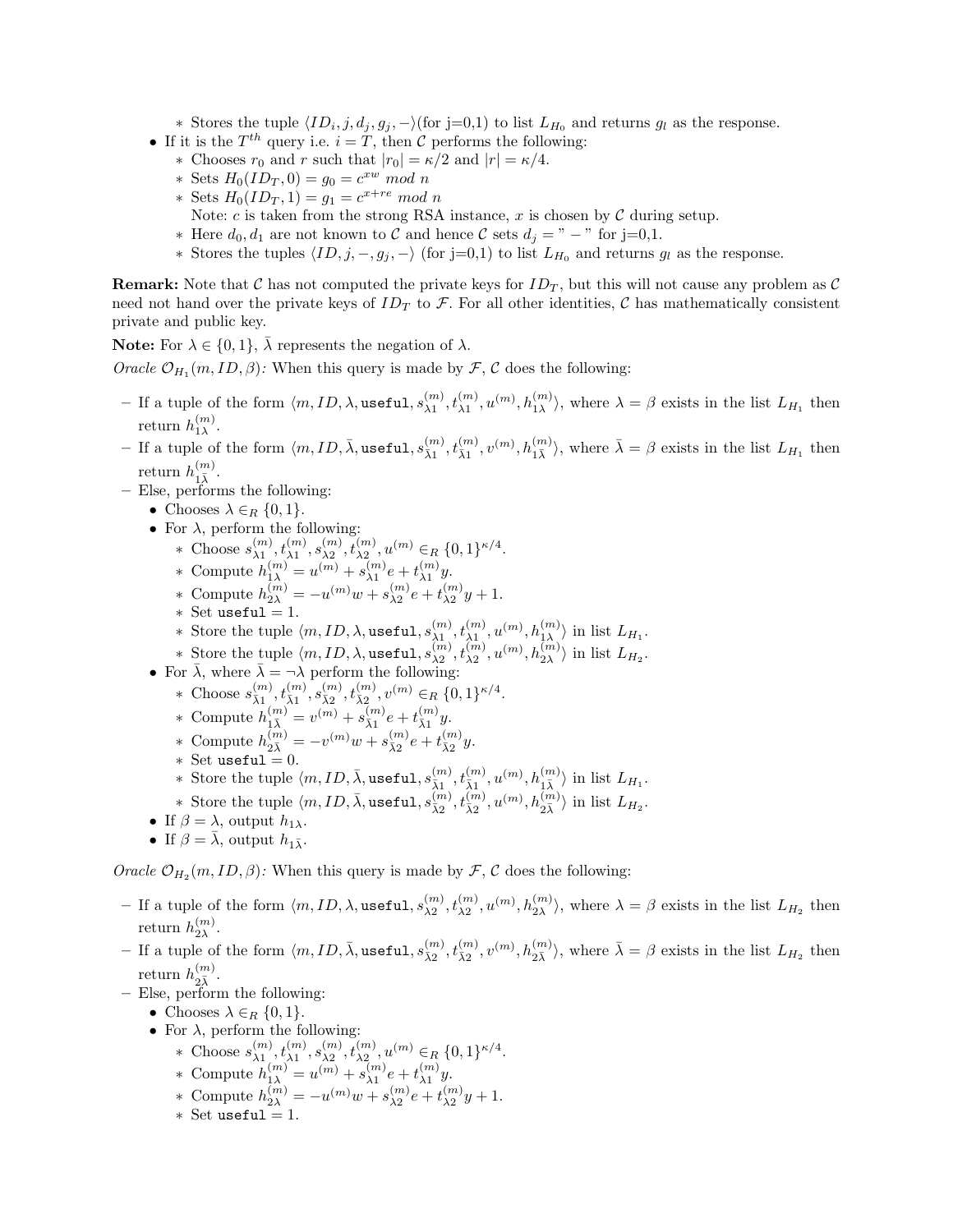- \* Store the tuple  $\langle m, ID, \lambda, \texttt{useful}, s_{\lambda 1}^{(m)}, t_{\lambda 1}^{(m)}, u^{(m)}, h_{1\lambda}^{(m)} \rangle$  in list  $L_{H_1}$ .
- \* Store the tuple  $\langle m, ID, \lambda, \text{useful}, s_{\lambda_2}^{(m)}, t_{\lambda_2}^{(m)}, u^{(m)}, h_{2\lambda}^{(m)} \rangle$  in list  $L_{H_2}$ .
- For  $\bar{\lambda}$ , where  $\bar{\lambda} = -\lambda$  perform the following:
	- \* Choose  $s_{\bar{\lambda}1}^{(m)}, t_{\bar{\lambda}1}^{(m)}, s_{\bar{\lambda}2}^{(m)}, t_{\bar{\lambda}2}^{(m)}, v^{(m)} \in_R \{0,1\}^{\kappa/4}.$
	- \* Compute  $h_{1\bar{\lambda}}^{(m)} = v^{(m)} + s_{\bar{\lambda}1}^{(m)}e + t_{\bar{\lambda}1}^{(m)}y.$
	-
	- \* Compute  $h_{2\bar{\lambda}}^{(m)} = -v^{(m)}w + s_{\bar{\lambda}2}^{(m)}e + t_{\bar{\lambda}2}^{(m)}y.$
	- $\ast$  Set useful = 0.
	- ∗ Store the tuple  $\langle m, ID, \bar{\lambda}, \texttt{useful}, s_{\bar{\lambda}1}^{(m)}, t_{\bar{\lambda}1}^{(m)}, u^{(m)}, h_{1\bar{\lambda}}^{(m)} \rangle$  in list  $L_{H_1}$ .
	- \* Store the tuple  $\langle m, ID, \bar{\lambda}, \text{useful}, s_{\bar{\lambda}2}^{(m)}, t_{\bar{\lambda}2}^{(m)}, u^{(m)}, h_{2\bar{\lambda}}^{(m)} \rangle$  in list  $L_{H_2}$ .
- If  $\beta = \lambda$ , output  $h_{2\lambda}$ .
- If  $\beta = \overline{\lambda}$ , output  $h_{2\overline{\lambda}}$ .

**Remark:** From the definition of  $H_0$ , it is clear that the oracle  $\mathcal{O}_{H_0}$  must output a random element in  $\mathbb{Z}_n^*$ . The  $\mathcal{O}_{H_0}$  oracle indeed returns a random value of  $\mathbb{Z}_n^*$  because  $d_0$  and  $d_1$  are randomly chosen from  $\mathbb{Z}_n^*$ . The definition of the oracles  $\mathcal{O}_{H_1}$  and  $\mathcal{O}_{H_2}$  suggest that, when we model them as random oracles, we must use  $\kappa/2$  bits of randomness for the output values. However, in the construction defined above, both  $\mathcal{O}_{H_1}$ and  $\mathcal{O}_{H_2}$  () use only  $\kappa/4$  bits of randomness. This imperfect and slightly weak simulation would reduce the reliability factor by  $1/2^{k/4}$ , which, for sufficiently large  $\kappa$ , is negligible. Hence, we ignore this factor even in the probability analysis.

*Oracle*  $\mathcal{O}_{Extract}(ID)$ : C checks whether tuples of the form  $\langle ID, 0, d_0, g_0, - \rangle$  and  $\langle ID, 1, d_1, g_1, r \rangle$  exists in the list  $L_{H_0}$ , if so returns the corresponding  $d_0$  and  $d_1$  as the private keys corresponding to the identity ID. However, if  $ID = ID_T$ ,  $C$  aborts.

*Oracle*  $\mathcal{O}_{Sign}(m, ID)$ : C checks whether  $ID = ID_T$  and performs the following to generate the signature on m by ID:

- If  $ID \neq ID_T$ , then C knows the private key corresponding to ID, so C chooses  $\beta \in_R \{0,1\}$  and performs the signing as per the protocol and generates  $\sigma$ , after querying  $\mathcal{O}_{H_1}(m, ID, \beta)$  and  $\mathcal{O}_{H_2}(m, ID, \beta)$ .
- If  $ID = ID_T$ , then C checks whether a tuple corresponding to  $(m, ID_T, -)$  is found in  $L_{H_1}$  and  $H_{H_2}$ . If it does not exist, C invokes the  $\mathcal{O}_{H_1}(m, ID_T, 0)$  and  $\mathcal{O}_{H_2}(m, ID_T, 0)$  oracles. Then, C simulates the signing algorithm as follows: (because, C does not know the private key corresponding to  $ID_T$ ):
	- C retrieves the tuples corresponding to  $m, ID_T$  from the lists  $L_{H_1}$  and  $L_{H_2}$ , for which the flag  ${\tt useful=0. \: Let\:} \langle m, ID, \gamma, {\tt useful=0}, s^{(m)}_{\gamma 1}, t^{(m)}_{\gamma 1}, v^{(m)}, h^{(m)}_{1\gamma} \rangle \text{ be the tuple in list } L_{H_1} \text{ and } \langle m, ID, \gamma, {\tt useful=0}.$  $(0, s_{\gamma_2^2}^{(m)}, t_{\gamma_2^2}^{(m)}, v^{(m)}, h_{2\gamma}^{(m)})$  be the tuple in list  $L_{H_2}$ .
	- Set  $\beta = \gamma$ .
	- Computes  $\sigma = c^{xws_{\gamma_1}^{(m)}} c^{wt_{\gamma_1}^{(m)}} c^{xs_{\gamma_2}^{(m)}} c^{t_{\gamma_2}^{(m)}} c^{-rv^{(m)}w} c^{rs_{\gamma_2}^{(m)}e} c^{rt_{\gamma_2}^{(m)}y} \mod n.$
- Sends  $\sigma$ ,  $\beta$  as the signature on the message m by identity  $ID_T$ .

The verification of a signature is done by checking whether  $\sigma^e \stackrel{?}{=} (g_0)^{h_1}(g_1)^{h_2}$ . We need to verify only the case when  $ID = ID<sub>T</sub>$  because in other cases, the signature is generated as per the protocol.

Since C choosed the tuple corresponding to  $m$ ,  $ID_T$  from  $L_{H_1}$  and  $L_{H_2}$  such that useful = 0,  $h_1 =$  $h_{1\gamma}^{(m)} = v^{(m)} + s_{\gamma 1}^{(m)}e + t_{\gamma 1}^{(m)}y$  and  $h_2 = h_{2\gamma}^{(m)} = -v^{(m)}w + s_{\gamma 2}^{(m)}e + t_{\gamma 2}^{(m)}y$ . The simulated signature generated by the  $\mathcal{O}_{Sign}$  oracle passes the verification test as shown below:

$$
R.H.S = (g_0)^{h_1}(g_1)^{h_2} = (g_0)^{h_{1\gamma}^{(m)}}(g_1)^{h_{2\gamma}^{(m)}}
$$
  
\n
$$
= (c^{xw})^{h_{1\gamma}^{(m)}}(c^{x+re})^{h_{2\gamma}^{(m)}}
$$
  
\n
$$
= c^{xw(v^{(m)}+s_{\gamma_1}^{(m)}e+t_{\gamma_1}^{(m)}y)}c^{x+re(-v^{(m)}w+s_{\gamma_2}^{(m)}e+t_{\gamma_2}^{(m)}y)}
$$
  
\n
$$
= c^{(xwv^{(m)}+xws_{\gamma_1}^{(m)}e+xwt_{\gamma_1}^{(m)}y)}c^{(-xv^{(m)}w+xs_{\gamma_2}^{(m)}e+xt_{\gamma_2}^{(m)}y)}c^{(-rev^{(m)}w+res_{\gamma_2}^{(m)}e+ret_{\gamma_2}^{(m)}y)}
$$
  
\n
$$
= c^{(xwv^{(m)}+xws_{\gamma_1}^{(m)}e+wt_{\gamma_1}^{(m)}e)}c^{(-xv^{(m)}w+xs_{\gamma_2}^{(m)}e+t_{\gamma_2}^{(m)}e)}c^{(-rev^{(m)}w+res_{\gamma_2}^{(m)}e+ret_{\gamma_2}^{(m)}y)} \text{ (Since } xy = e)
$$
  
\n
$$
= c^{(xwv^{(m)}+xws_{\gamma_1}^{(m)}e+wt_{\gamma_1}^{(m)}e-xwv^{(m)}+xs_{\gamma_2}^{(m)}e+t_{\gamma_2}^{(m)}e-rev^{(m)}w+res_{\gamma_2}^{(m)}e+ret_{\gamma_2}^{(m)}y)} = c^{(xws_{\gamma_1}^{(m)}e+wt_{\gamma_1}^{(m)}e+xs_{\gamma_2}^{(m)}e+t_{\gamma_2}^{(m)}e-rev^{(m)}w+res_{\gamma_2}^{(m)}e+ret_{\gamma_2}^{(m)}y)} = (c^{(xws_{\gamma_1}^{(m)}}c^{wt_{\gamma_1}^{(m)}}c^{xs_{\gamma_2}^{(m)}}c^{t_{\gamma_2}^{(m)}}c^{-(rv^{(m)})}w c^{rs_{\gamma_2}^{(m)}e}c^{rt_{\gamma_2}^{(m)}y})e
$$
  
\n
$$
= \
$$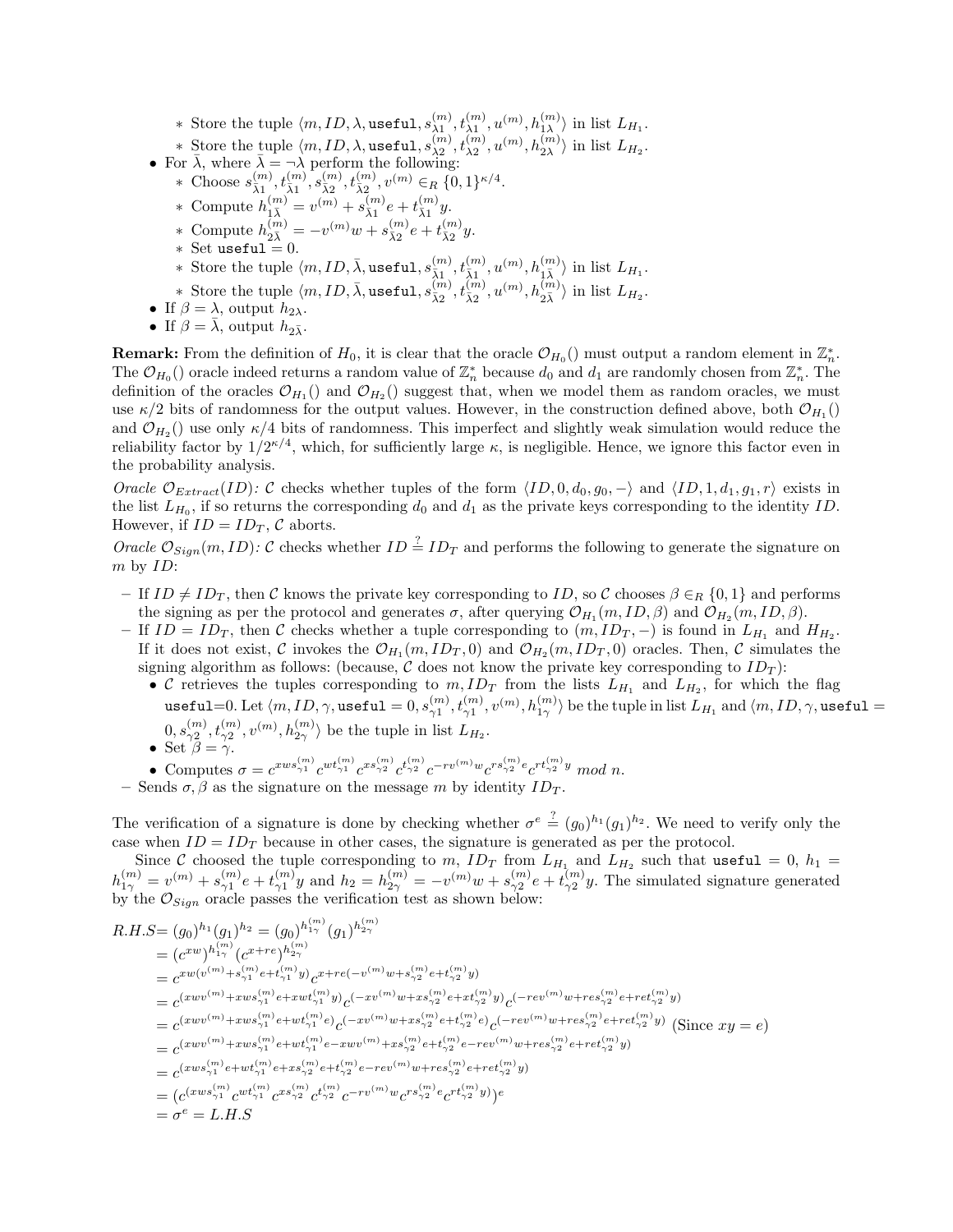Since  $R.H.S = L.H.S$ , the simulated signature is a valid signature on m by identity  $ID_T$ .

*Forgery Phase:* At the end of the *Training Phase*, *F* produces a forged signature  $\sigma^*$ ,  $\beta^*$  on the message  $m^*$  as if signed by the user with identity  $ID_S$ . If  $\sigma^*$  is a valid signature on  $m^*$  and if  $\sigma^*$  satisfies all the constraints given below, then  $\mathcal C$  can solve the hard problem.

- $-I D_S = I D_T$
- Private key of  $ID_T$  is not queried to Extract oracle.
- Signature on  $m^*$ ,  $ID_T$  is not queried to Sign Oracle. (This is forbidden in the model because it is a deterministic signature scheme).
- $-$  The tuple  $\langle m^*,ID_T,\beta^*,$ useful,  $s^{(m^*)}_{\beta^*1},t^{(m^*)}_{\beta^*1},v^{(m^*)},h^{(m^*)}_{1\beta^*} \rangle$  corresponding to  $m^*,ID_T,$  in list  $L_{H_1}$  and the  ${\rm tuple}~\langle m^*,ID_T,\beta^*, {\tt useful},s^{(m^*)}_{\beta^*2},t^{(m^*)}_{\beta^*2},v^{(m^*)},h^{(m^*)}_{2\beta^*}\rangle~ {\rm corresponding~to}~m^*,ID_T,~{\rm in}~{\rm list}~L_{H_2}~{\rm has~the~flag}$  $"useful=1"$ .

Now, if the above constraints are satisfied, then C obtains a and b such that  $c = a^b \mod n$  by performing the following:

- The public keys corresponding to  $ID_T$ , i.e.  $H_0(ID_T, 0)$  and  $H_0(ID_T, 1)$ , are set to be  $\langle g_0 = c^{xw}$  and  $g_1 = c^{x+re}$  by C while F performed the  $\mathcal{O}_{H_0}(ID_T,.)$  queries (Note that c was taken from the strong RSA problem instance).
- Let d be such that  $d \equiv e^{-1} \mod \phi(n)$ , where e is the master public key.

Note: Now, in terms of the public keys and the value d, the private keys corresponding to  $ID_T$  are  $d_0 = g_0^d = c^{xwd}$  and  $d_1 = g_1^d = c^{xd+r}$ , **implicitly**. However, these values cannot be computed explicitly by C, because C has no way of computing d. That is why C has set " – " for these unknowns in  $\mathcal{O}_{H_0}$ oracle queries. Thus, the values  $d_0$  and  $d_1$  used in the proof are only hypothetical.

 $-$  Since we have the condition that "**useful**=1", C should have set the  $h_{1β^*}^{(m^*)} = \mathcal{O}_{H_2}(m^*, ID_T, \beta^*) = u^{(m^*)} +$  $s_{\beta^*1}^{(m^*)}e + t_{\beta^*1}^{(m^*)}y$  and  $h_{2\beta^*}^{(m^*)} = \mathcal{O}_{H_2}(m^*, ID_T, \beta^*) = u^{(m^*)}w + s_{\beta^*2}^{(m^*)}e + t_{\beta^*2}^{(m^*)}y + 1$  respectively.

 $- \text{ Now, } \sigma^* = (d_0)^{h_{1\beta^*}^{(m^*)}} (d_1)^{h_{2\beta^*}^{(m^*)}} = (c^{xwd})^{h_{1\beta^*}^{(m^*)}} (c^{xd+r})^{h_{2\beta^*}^{(m^*)}}$  and hence the signature verification holds good  $\text{for a proper forgery, because } (\sigma^*)^e = ((c^{xwd})^{h_{1\beta^*}^{(m^*)}}(c^{xd+r})^{h_{2\beta^*}^{(m^*)}})^e = (c^{xw})^{h_{1\beta^*}^{(m^*)}}(c^{x+re})^{h_{2\beta^*}^{(m^*)}} = g_0^{h_{1\beta^*}^{(m^*)}}g_1^{h_{2\beta^*}^{(m^*)}}.$ 

– Hence, the forgery  $\sigma^*$ , submitted by  $\mathcal{F}$  is of the following form. Now, for the sake of simplicity, we rename the values  $v^{(m^*)} = v$ ,  $s^{(m^*)}_{\beta^*1} = s_1$ ,  $t^{(m^*)}_{\beta^*1} = t_1$ ,  $s^{(m^*)}_{\beta^*2} = s_2$  and  $t^{(m^*)}_{\beta^*1} = t_2$  in the following equations.

$$
\sigma^* = (d_0)^{h_{1\beta^*}^{(m^*)}} (d_1)^{h_{2\beta^*}^{(m^*)}} = (c^{xwd})^{h_{1\beta^*}^{(m^*)}} (c^{xd+r})^{h_{2\beta^*}^{(m^*)}}
$$
\n
$$
= (c^{xwd})^{(v^{(m^*)} + s_{\beta^*1}^{(m^*)} e + t_{\beta^*1}^{(m^*)}} y) (c^{xd+r})^{(-v^{(m^*)}w + s_{\beta^*2}^{(m^*)} e + t_{\beta^*2}^{(m^*)} y + 1)}
$$
\n
$$
= (c^{xwd})^{(v+s_1e+t_1y)} (c^{xd})^{(-vw+s_2e+t_2y+1)} (c^r)^{(-vw+s_2e+t_2y+1)}
$$
\n
$$
= c^{(xwd+r-wds_1e+xdtd_1y)} c^{(-xdvw+xds_2e+xdt_2y+xd)} c^{(-rw+rs_2e+rt_2y+r)}
$$
\n
$$
= c^{(xwd+r-wds_1e+wdt_1e)} c^{(-xwd+rds_2e+dt_2e+xd)} c^{(-rw+rs_2e+rt_2y+r)} \text{ (Since } xy = e\text{)}
$$
\n
$$
= c^{(xwd_1e+wdt_1e+xds_2e+dt_2e-rvw+rs_2e+rt_2y+r)} c^{xd} \text{ (Since } ed \equiv 1 \mod \phi(n)\text{)}
$$

- Let,  $z = c^{(xws_1+wt_1+xs_2+t_2-rvw+rs_2e+rt_2y+r)}$  and z can be computed by C because C knows the values  $r, s_1, s_2, t_1, t_2, v, w, x$  and y.
- Therefore,  $\sigma^* = zc^{xd} \Rightarrow c^{xd} = \sigma^*/z \Rightarrow c^{xd} = c^{x(x^{-1}y^{-1})} = c^{y^{-1}} \Rightarrow \sigma^* = zc^{y^{-1}}$ . Thus, *C* can obtain the solution for the equation  $c = a^b \mod n$  with  $a = \sigma^*/z$  and  $b = y$ .

Probability Analysis: The following are the three events during which  $\mathcal C$  aborts the game.

- 1.  $\mathcal{E}_1$  The event in which  $ID_S \neq ID_T$ .
- 2.  $\mathcal{E}_2$  The event in which the private key of  $ID_T$  is queried to the Extract oracle.
- 3.  $\mathcal{E}_2$  The event in which the tuples in  $L_{H_1}$  and  $L_{H_2}$  corresponding to the pair  $(m^*, ID_T)$  has an entry for the flag useful  $= 0$ .

Let us consider that F has made  $q_{H_0}$ ,  $H_0$  oracle queries and  $q_e$  extract oracle queries. Then the probability of the three aborting events  $\mathcal{E}_1, \mathcal{E}_2$  and  $\mathcal{E}_3$  are: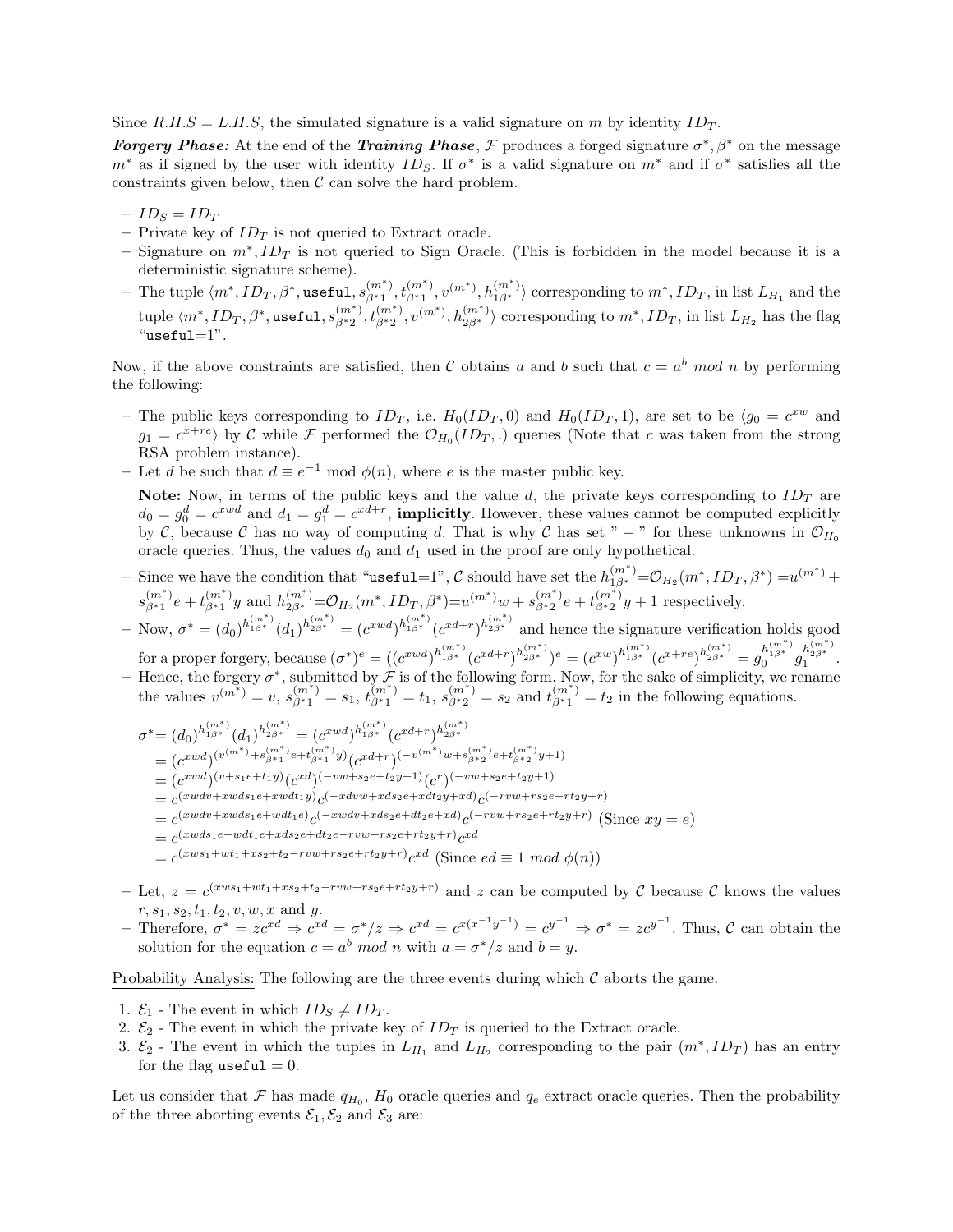$$
Pr[\mathcal{E}_1] = \left(1 - \frac{1}{q_{H_0} - q_e}\right), Pr[\mathcal{E}_2] = \left(\frac{q_e}{q_{H_0}}\right) \text{ and } Pr[\mathcal{E}_2] = \frac{1}{2}
$$

Let  $\epsilon'$  be the advantage of A in breaking the unforgeability of the scheme. We compute  $\epsilon'$  as the probability of  $C$  proceeding the game with out aborting. Therefore,

$$
\epsilon' = \neg \mathcal{E}_1 \vee \neg \mathcal{E}_2 \vee \neg \mathcal{E}_3 = \left(1 - \left(1 - \frac{1}{q_{H_0} - q_e}\right)\right) \left(1 - \frac{q_e}{q_{H_0}}\right) \left(1 - \frac{1}{2}\right)
$$
  
=  $\left(1 - 1 + \frac{1}{q_{H_0} - q_e}\right) \left(1 - \frac{q_e}{q_{H_0}}\right) \left(\frac{1}{2}\right) = \left(\frac{1}{q_{H_0} - q_e}\right) \left(\frac{q_{H_0} - q_e}{q_{H_0}}\right) \left(\frac{1}{2}\right)$   
=  $\left(\frac{1}{2q_{H_0}}\right)$ 

Thus, the forgery  $\sigma^*$  submitted by the forger  $\mathcal F$  can be used by C to successfully solve the strong RSA problem with an advantage  $\epsilon \geq \left(\frac{\epsilon'}{2q_E}\right)$  $2q_{H_0}$  $\overline{ }$ . The contract of the contract of the contract of the contract of the contract of the contract of the contract of the contract of the contract of the contract of the contract of the contract of the contract of the contrac

# 5 Identity Based Aggregate Signature scheme from RSA (IBAS)

We propose the new identity based aggregate signature (IBAS) scheme in this section and prove the existential unforgeability of the scheme.

Intuition behind the scheme: Our identity based aggregate signature scheme is motivated from Boneh et al.'s aggregate signature [8]. Their scheme is in the PKI settings and the signature is deterministic in nature. A deterministic signature does not have a randomization component and therefore, the signature becomes short. Gentry et al.'s [13] scheme was non-deterministic and uses random values for each signature. In order to establish a common random value, the signers have to participate in a communication round before generating an aggregate signature. If the signature scheme does not have random values, then the signature can be easily aggregated, which we learn from [8]. Thus, we tried to instantiate a deterministic identity based signature scheme and extend it to aggregate signature scheme to achieve full aggregation. Naturally, RSA based constructs suit well in the design of deterministic identity based signature scheme. We have constructed one in the preceding section.

Deterministic General IBAS: Our scheme is a deterministic identity based aggregate signature scheme, which supports full aggregation, i.e. the size of the aggregate signature is one group element along with the message and the list of identities. The scheme consists of six algorithms, out of which **Setup, Extract, Sign** and Verify are identical to that of D-IBS scheme. We explain the AggregateSign and AggregateVerify algorithms below:

– **AggregateSign:** This algorithm takes as input a set of t signatures  $\{\sigma_i, \beta_i\}_{i=1 \text{ to } t}$  and the corresponding message identity pairs  $\langle m_i, ID_i \rangle$ , such that  $\forall i = 1$  to t,  $\langle \sigma_i, \beta_i \rangle$  is the valid signature by the user with identity  $ID_i$  on message  $m_i$ . The aggregation is done as follows:

$$
\sigma_{agg} = \prod_{i=1}^{t} \sigma_i
$$

The identity based aggregate signature is  $\sigma_{agg}$  and the corresponding list of message, identity and  $\beta$ 's is  $\mathcal{L} = \{m_i, ID_i, \beta_i\}_{i=1 \text{ to } t}.$ 

– AggregateVerify: This algorithm takes the identity based aggregate signature  $\sigma_{agg}$  and the corresponding list of message identity pairs,  $\mathcal{L} = \{m_i, ID_i, \beta_i\}_{i=1 \text{ to } t}$  and performs the verification as follows:

• For all  $i=1$  to  $t$ Compute  $g_{i0} = H_0(ID_i, 0)$ Compute  $g_{i1} = H_0(ID_i, 1)$ Compute  $h'_{i1} = H_1(m_i, ID_i, \beta_i)$  and Compute  $h'_{i2} = H_2(m_i, ID_i, \beta_i)$ • If  $\sigma_{agg}^e$  $\stackrel{?}{=} \prod^t$  $\prod_{i=1} (g_{i0})^{h'_{i1}} (g_{i1})^{h'_{i2}}$ , then outputs "Valid" else outputs "Invalid".

The correctness of verification is straight forward.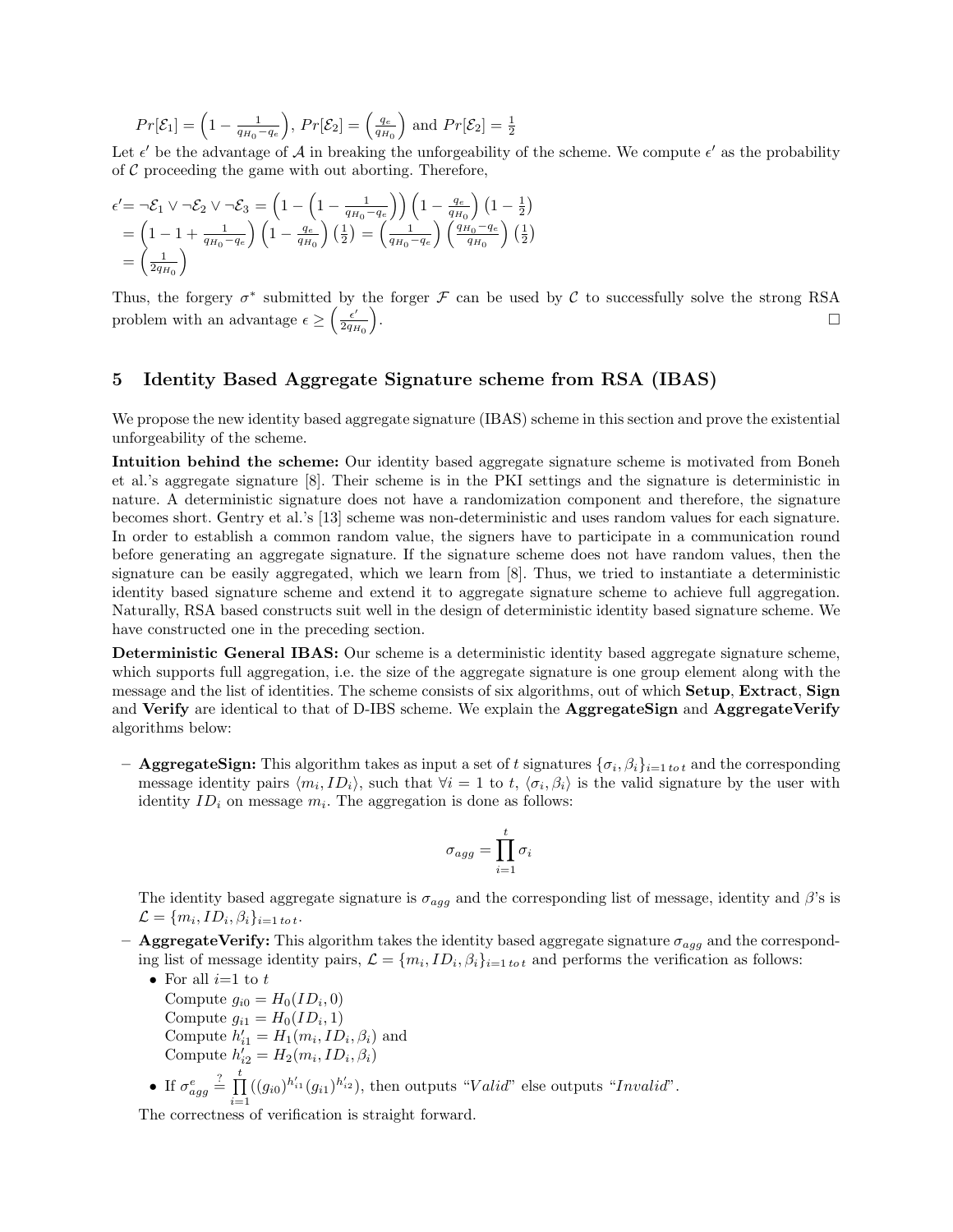#### Security Proof for IBAS:

In this section, we prove the security of our identity based aggregate signature scheme. We show that if a polynomial time bounded forger exists, who can break our scheme with non-negligible advantage  $\epsilon$ , then it is possible to construct an algorithm that solves the strong RSA problem with the same advantage.

## Existential Unforgeability of IBAS:

Theorem 2. *Our identity based aggregate signature scheme (IBAS) is EUF-IBAS-CMA secure in the random oracle model under adaptive chosen message and adaptive chosen identity attack, if the strong RSA problem is* assumed to be hard in  $\mathbb{Z}_n^*$ , where p, q,  $(p-1)/2$  and  $(q-1)/2$  are large prime numbers.

*Proof:* The proof of this scheme is some what similar to that of the EUF-D-IBS-EUF proof. The major difference between the proofs of a deterministic identity based signature scheme and an identity based aggregate signature scheme is the aggregate signature oracle. Aggregate oracle is trivial in the case of general aggregation. The adversary obtains the individual signatures from the sign oracle and aggregates all the signature to form an aggregate signature. Below, we provide the sketch of the proof for IBAS scheme.

The EUF-IBAS-CMA game is an interactive game between the challenger  $\mathcal C$  and a forger  $\mathcal F$ . The setup and training phases are same as that of the EUF-D-IBS-EUF proof. At the end of the training phase, the forger F generates the aggregate signature  $\sigma_{agg}^*$  for signatures  $(\sigma_i)_{i=1 \text{ to } t}$  from the users  $(ID_i)_{i=1 \text{ to } t}$  on messages  $(m_i)_{i=1 \text{ to } t}$  where, at least one identity in the list of identities is the target identity, i.e.  $ID_T \in$  ${ID_i}_{i=1 \text{ to } t}$ , for which the private key was not queried by F and the corresponding message is  $m^*$ .

It is to be noted that all the signatures except the signature corresponding to  $ID<sub>T</sub>$  in the aggregate signature  $\sigma_{agg}^*$  can be generated by C, since C knows the private keys corresponding to those identities. Thus, C generates all other signatures and divides them from  $\sigma_{agg}^*$ . The resulting value along with the value of master public key set by  $C$  will be the solution for the strong RSA problem similar to that of EUF-D-IBS-EUF proof.  $\Box$ 

# 6 Conclusion

In this paper, we have proposed the first deterministic identity based signature scheme, whose security is based on strong RSA assumption. Our scheme proposed in this paper achieves full aggregation and thus the result is attractive. Our IBAS addressed the open problem posed by Hwang et al. in [17], which is to design an identity based aggregate signature scheme where the signers need not have to agree on a common random value. Gentry et al.'s identity based aggregate signature scheme in [13] had the weakness where in if a signer tactfully re-uses the random value used for signing a message, a total break of the scheme is possible. Our scheme does not show the weakness of [13]. We have formally proved the security of our scheme in the random oracle model. We have summarized the current state of the art in the research of identity based aggregate signatures which achieves full aggregation and showed the communication and computational complexity of our new scheme IBAS along with the other existing schemes in Table-3.

## References

- 1. Ali Bagherzandi and Stanislaw Jarecki. Identity-based aggregate and multi-signature schemes based on rsa. In *Public Key Cryptography - PKC 2010*, volume 6056 of *Lecture Notes in Computer Science*, pages 480–498. Springer, 2010.
- 2. Paulo S. L. M. Barreto, Benoît Libert, Noel McCullagh, and Jean-Jacques Quisquater. Efficient and provablysecure identity-based signatures and signcryption from bilinear maps. In *Advances in Cryptology - ASIACRYPT 2005*, volume 3788 of *Lecture Notes in Computer Science*, pages 515–532. Springer, 2005.
- 3. Mihir Bellare, Chanathip Namprempre, and Gregory Neven. Unrestricted aggregate signatures. In *Automata, Languages and Programming, 34th International Colloquium, ICALP 2007*, volume 4596 of *Lecture Notes in Computer Science*, pages 411–422. Springer, 2007.
- 4. Mihir Bellare and Phillip Rogaway. The exact security of digital signatures how to sign with rsa and rabin. In *EUROCRYPT*, Lecture Notes in Computer Science, pages 399–416. Springer, 1996.
- 5. Alexandra Boldyreva, Craig Gentry, Adam O'Neill, and Dae Hyun Yum. Ordered multisignatures and identitybased sequential aggregate signatures, with applications to secure routing. In *ACM Conference on Computer and Communications Security, CCS 2007*, pages 276–285. ACM, 2007.